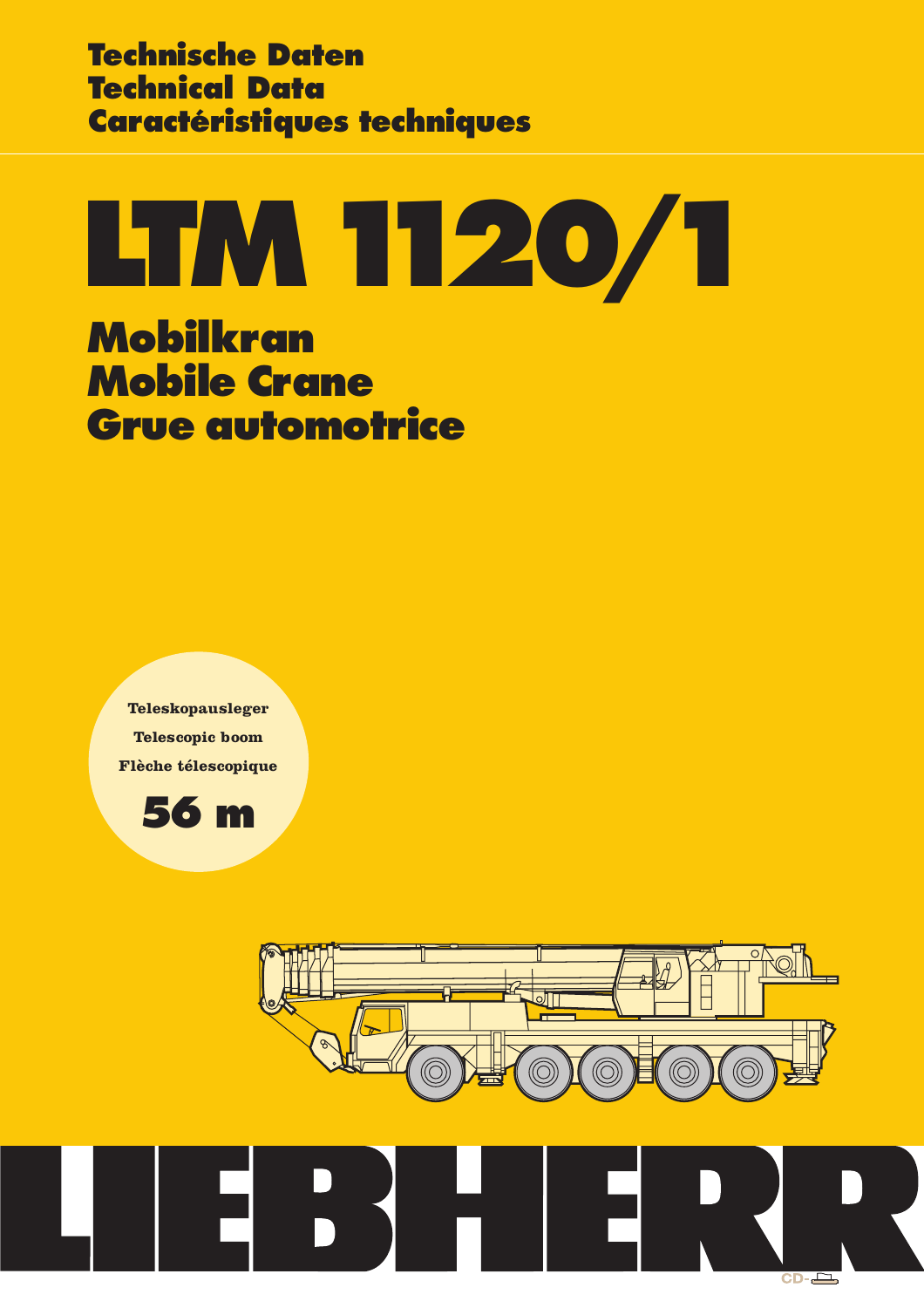|                                |                                | $12,6 m - 56 m$ |                             |                  |                   |                    | $360^\circ$  |                  |                                                           |                | 35t            |                                |                         |                | <b>DIN<br/>ISO</b>                                              |
|--------------------------------|--------------------------------|-----------------|-----------------------------|------------------|-------------------|--------------------|--------------|------------------|-----------------------------------------------------------|----------------|----------------|--------------------------------|-------------------------|----------------|-----------------------------------------------------------------|
|                                | m                              | 1)              | $12,6 \text{ m}$            | $16,6 \text{ m}$ | 20.6 <sub>m</sub> | 24,5 m             | $28,5$ m     | $32,5 \text{ m}$ | 36,5 m                                                    | $40,5$ m       | 44,5 m         | 48,5 m                         | $52.5 \text{ m}$        | 56 m           | m                                                               |
| $\bf{3}$                       |                                | 120             | 111                         |                  |                   |                    |              |                  |                                                           |                |                |                                |                         |                | $\bf{3}$                                                        |
| 3,5<br>$\overline{\mathbf{4}}$ |                                | 107<br>95       | 102<br>94                   | 92<br>88         | 81                | 69                 |              |                  |                                                           |                |                |                                |                         |                | 3,5<br>$\overline{\mathbf{4}}$                                  |
| 4,5                            |                                |                 | 86                          | 82               | 75                | 66                 |              |                  |                                                           |                |                |                                |                         |                | 4,5                                                             |
| $5\phantom{.0}$                |                                |                 | 79                          | 76               | 70                | 62                 | 51           |                  |                                                           |                |                |                                |                         |                | $5\phantom{.0}$                                                 |
| $\bf{6}$<br>$\overline{7}$     |                                |                 | 66<br>56                    | 66<br>56         | 62<br>55          | 55<br>49           | 49<br>44,5   | 40<br>38         | 32                                                        | 23,6           |                |                                |                         |                | $\bf{6}$<br>$\overline{\mathbf{7}}$                             |
| 8                              |                                |                 | 48,5                        | 48               | 47                | 44                 | 40           | 35,5             | 32                                                        | 22,1           | 20,1           |                                |                         |                | 8                                                               |
| 9                              |                                |                 | 42                          | 41,5             | 40,5              | 40                 | 36,5         | 32,5             | 29,8                                                      | 21,3           | 19,9           | 15,8                           |                         |                | $\pmb{9}$                                                       |
| 10                             |                                |                 | 37                          | 36,5             | 35,5              | 35,5               | 33,5         | 30,5             | 27,9                                                      | 21,3           | 19,7           | 15,8                           | 14,9                    | 12,6           | 10                                                              |
| 12                             |                                |                 |                             | 29,1             | 28                | 28,9               | 27,8         | 26,2             | 24,5                                                      | 21,3           | 18,7           | 15,6                           | 14,5                    | 11,8           | 12                                                              |
| 14                             |                                |                 |                             | 24,8             | 22,7              | 23,5               | 22,5         | 22,5             | 21,6                                                      | 18,9           | 16,8           | 15                             | 13,3                    | 11,1           | 14                                                              |
| 16                             |                                |                 |                             |                  | 18,3              | 19,4               | 18,4         | 19               | 19,1                                                      | 16,9           | 15,1           | 13,6                           | 12,2                    | 10,3           | 16<br>18                                                        |
| 18<br>20                       |                                |                 |                             |                  | 15,9              | 15,8<br>13,2       | 15,2<br>13,8 | 16,8<br>14,1     | 16,3<br>14,2                                              | 15<br>13,4     | 13,5<br>12,2   | 12,3<br>11,1                   | 11,1<br>10,2            | 9,6<br>8,9     | 20                                                              |
| 22                             |                                |                 |                             |                  |                   | 11,8               | 12,4         | 12,2             | 12,1                                                      | 11,7           | 10,9           | 10,1                           | 9,4                     | 8,3            | 22                                                              |
| 24                             |                                |                 |                             |                  |                   |                    | 10,7         | 10,5             | 10,4                                                      | 10             | 9,9            | 9,2                            | 8,6                     | 7,7            | 24                                                              |
| 26                             |                                |                 |                             |                  |                   |                    | 9,3          | 9,2              | $9\phantom{.0}$                                           | 8,5            | 8,6            | 8,3                            | 8                       | 7,2            | 26                                                              |
| 28                             |                                |                 |                             |                  |                   |                    |              | 8                | 8                                                         | 7,3            | 7,4            | 7,6                            | 7,4                     | 6,7            | 28                                                              |
| 30                             |                                |                 |                             |                  |                   |                    |              | $\overline{7}$   | 7,2                                                       | 6,5            | 6,3            | 6,5                            | 6,9                     | 6,3            | 30                                                              |
| 32                             |                                |                 |                             |                  |                   |                    |              |                  | 6,3                                                       | $6\phantom{1}$ | 5,6            | $6\phantom{1}$                 | 6,1                     | 5,8            | 32                                                              |
| 34                             |                                |                 |                             |                  |                   |                    |              |                  | 5,5                                                       | 5,6            | 5,2            | 5.6                            | 5,3                     | 5,2            | 34                                                              |
| 36                             |                                |                 |                             |                  |                   |                    |              |                  |                                                           | 5,1            | 4,8            | 5,1                            | 4,5                     | 4,5            | 36                                                              |
| 38                             |                                |                 |                             |                  |                   |                    |              |                  |                                                           | 4,7            | 4,5            | 4,4                            | $\overline{\mathbf{4}}$ | 3,9            | 38                                                              |
| 40<br>42                       |                                |                 |                             |                  |                   |                    |              |                  |                                                           |                | 4,2<br>3,9     | $\overline{\mathbf{4}}$<br>3,6 | 3,5<br>3,2              | 3,5<br>3,1     | 40<br>42                                                        |
| 44                             |                                |                 |                             |                  |                   |                    |              |                  |                                                           |                |                | 3,2                            | 2,8                     | 2,7            | 44                                                              |
| 46                             |                                |                 |                             |                  |                   |                    |              |                  |                                                           |                |                | 2,8                            | 2,4                     | 2,4            | 46                                                              |
| 48                             |                                |                 |                             |                  |                   |                    |              |                  |                                                           |                |                |                                | $\overline{2}$          | $\overline{2}$ | 48                                                              |
| 50                             |                                |                 |                             |                  |                   |                    |              |                  |                                                           |                |                |                                | 1,7                     | 1,7            | 50                                                              |
| 52                             |                                |                 |                             |                  |                   |                    |              |                  |                                                           |                |                |                                |                         | 1,4            | 52                                                              |
| 54                             |                                |                 |                             |                  |                   |                    |              |                  |                                                           |                |                |                                |                         | 1,2            | 54                                                              |
|                                | 1                              |                 | $\overline{0}$              | 0/0              | 46/0              | 92/ 0/ 0           | 92/0         |                  | $92/46/ 0$ 92/46/0 92/0 / 0                               |                | 92/0           | 92/46                          | 92                      | 100            | $\bf{I}$                                                        |
|                                | $\mathbf{I}$<br>$\overline{m}$ |                 | $\mathbf 0$<br>$\mathbf{o}$ | 46/0<br>O/ O     | 46/0              | 46/92/0            | 92/46        |                  | 92/46/92 46/92/92 92/92/46                                |                | 92/92          | 92/92                          | 92                      | 100<br>100     | $\scriptstyle\rm I\hspace{-.1em}I$                              |
|                                | $\overline{\textbf{IV}}$       |                 | $\mathbf{o}$                | O/ O             | O/ O<br>0/46      | 0/46/46<br>0/ 0/46 | 0/46<br>0/46 |                  | 46/46/46 46/46/92 46/92/92<br>$0/46/46$ 46/46/46 46/92/92 |                | 92/92<br>46/92 | 92/92<br>92/92                 | 92<br>92                | 100            | $\overline{\mathbf{m}}$<br>$\overline{\mathbf{I}^{\mathbf{V}}}$ |
|                                | $\overline{\mathbf{v}}$        |                 | $\mathbf 0$                 | 0/46             | 0/46              | 0/ 0/46            | 0/46         |                  | $0/46/46$ 46/46/46 46/46/92                               |                | 46/92          | 46/92                          | 92                      | 100            | $\overline{\textbf{v}}$                                         |
|                                |                                |                 |                             |                  |                   |                    |              |                  |                                                           |                |                |                                |                         |                |                                                                 |

 $\frac{1}{10}$ nach hinten / over rear / en arrière TAB 110096 / 110098 / 110098 / 110098 / 110098 / 110098 / 110098 / 110098 / 110098 / 110098 / 110098 / 110098 / 110098 / 110098 / 110098 / 110098 / 110098 / 110098 / 110098 /

**LTM1120/1**

# **Sein größtes Lastmoment ist 438 tm.**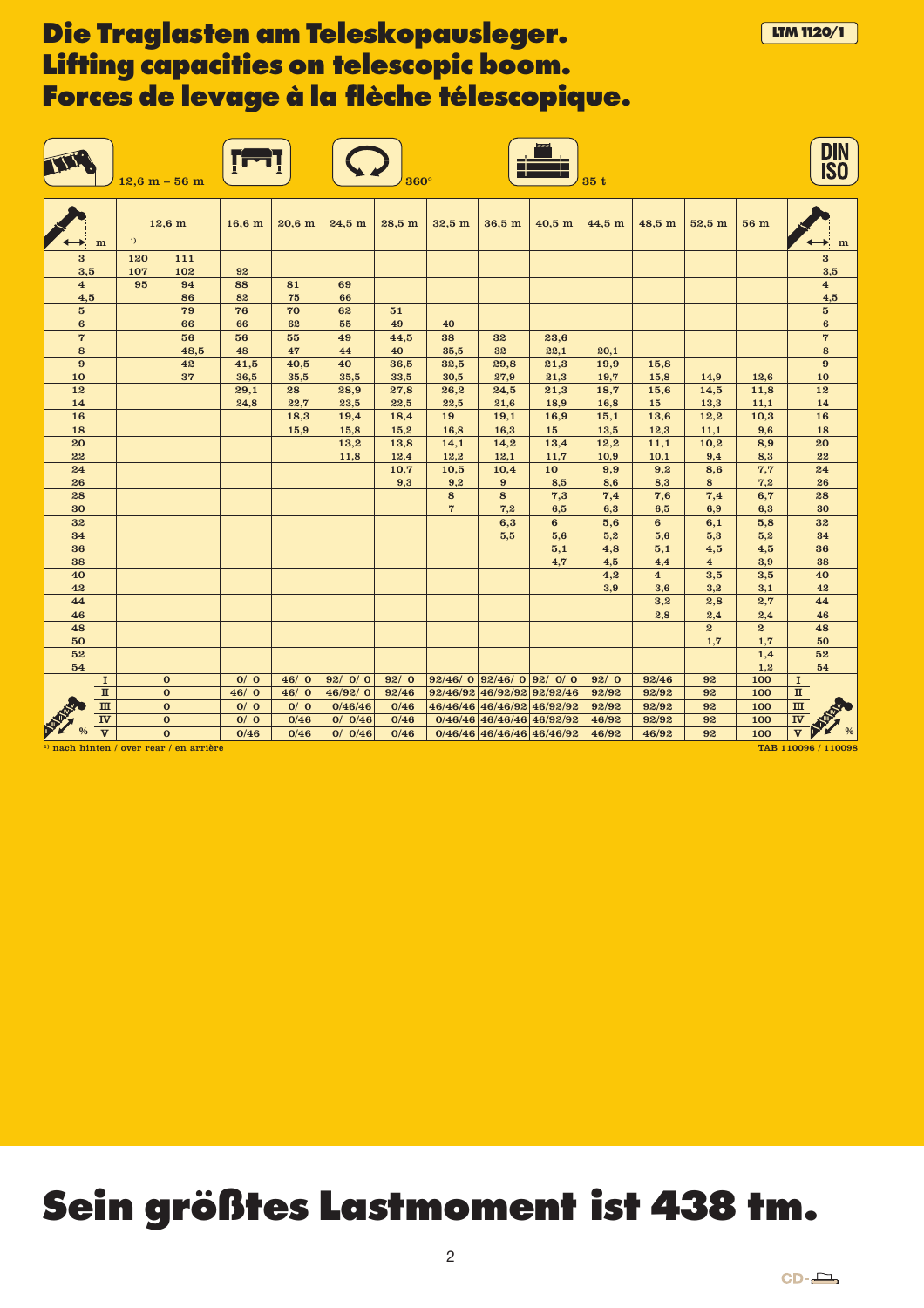|                             |                            | $12,6 m - 56 m$ |                                                    |             |              |            | $360^\circ$       |              |              |                                                                             | 35t           |                |              |            | 85%                                            |
|-----------------------------|----------------------------|-----------------|----------------------------------------------------|-------------|--------------|------------|-------------------|--------------|--------------|-----------------------------------------------------------------------------|---------------|----------------|--------------|------------|------------------------------------------------|
|                             | m                          | 1)              | $12,6$ m                                           | $16,6$ m    | 20,6 m       | 24,5 m     | 28,5 m            | 32,5 m       | 36,5 m       | 40,5 m                                                                      | 44,5 m        | 48,5 m         | $52,5$ m     | 56 m       | m                                              |
| $\bf{3}$<br>3,5             |                            | 132<br>117      | 122<br>112                                         | 102         |              |            |                   |              |              |                                                                             |               |                |              |            | $\bf{3}$<br>3,5                                |
| $\overline{\mathbf{4}}$     |                            | 105             | 103                                                | 97          | 89           | 76         |                   |              |              |                                                                             |               |                |              |            | $\overline{\mathbf{4}}$                        |
| 4,5                         |                            |                 | 95                                                 | 90          | 83           | 73         |                   |              |              |                                                                             |               |                |              |            | 4,5                                            |
| ${\bf 5}$<br>$6\phantom{1}$ |                            |                 | 87<br>73                                           | 84<br>72    | 77<br>68     | 68<br>60   | 56<br>54          | 44           |              |                                                                             |               |                |              |            | ${\bf 5}$<br>$6\phantom{1}$                    |
| $\boldsymbol{7}$            |                            |                 | 62                                                 | 62          | 61           | 54         | 48,5              | 42           | 35           | 26                                                                          |               |                |              |            | $\boldsymbol{7}$                               |
| 8                           |                            |                 | 53                                                 | 53          | 52           | 48,5       | 44                | 39           | 35           | 24,3                                                                        | 22,1          |                |              |            | 8                                              |
| $\bf{9}$                    |                            |                 | 46                                                 | 45,5        | 45           | 44         | 40                | 36           | 33           | 23,5                                                                        | 21,9          | 17,4           |              |            | $\bf{9}$                                       |
| 10<br>12                    |                            |                 | 40,5                                               | 40<br>32    | 39<br>31     | 39<br>32   | 37<br>29,7        | 33,5<br>28,8 | 30,5<br>26,9 | 23,5<br>23,5                                                                | 21,7<br>20,6  | 17,4<br>17,2   | 16,4<br>15,9 | 13,9<br>13 | 10<br>12                                       |
| 14                          |                            |                 |                                                    | 27,3        | 24,9         | 25,8       | 23,6              | 23,4         | 23,7         | 20,8                                                                        | 18,5          | 16,5           | 14,6         | 12,2       | 14                                             |
| 16                          |                            |                 |                                                    |             | 20,5         | 21,2       | 19,2              | 20,9         | 20           | 18,5                                                                        | 16,6          | 15             | 13,4         | 11,3       | 16                                             |
| 18                          |                            |                 |                                                    |             | 17,5         | 17,8       | 16,8              | 17,7         | 17,4         | 16,4                                                                        | 14,9          | 13,5           | 12,2         | 10,5       | 18<br>20                                       |
| 20<br>22                    |                            |                 |                                                    |             |              | 14,9<br>13 | 15,1<br>13,8      | 15,2<br>13,4 | 14,9<br>12,9 | 14<br>12                                                                    | 13,4<br>11,9  | 12,3<br>11,1   | 11,2<br>10,3 | 9,8<br>9,1 | 22                                             |
| 24                          |                            |                 |                                                    |             |              |            | 12,1              | 11,7         | 11,3         | 10,4                                                                        | 10,3          | 10,1           | 9,5          | 8,5        | 24                                             |
| 26                          |                            |                 |                                                    |             |              |            | 10,5              | 10,1         | 9,7          | $\boldsymbol{9}$                                                            | 9             | 9,2            | 8,8          | 7,9        | 26                                             |
| 28<br>30                    |                            |                 |                                                    |             |              |            |                   | 8,9<br>7,8   | 8,8<br>7,8   | 7,8<br>7,2                                                                  | 7,7           | 8<br>7,2       | 8,1<br>7,4   | 7,4<br>6,9 | 28<br>30                                       |
| 32                          |                            |                 |                                                    |             |              |            |                   |              | 6,8          | 6,6                                                                         | 6,7<br>6,1    | 6,6            | 6,5          | 6,4        | 32                                             |
| 34                          |                            |                 |                                                    |             |              |            |                   |              | 6,1          | 6,2                                                                         | 5,7           | 6,1            | 5,6          | 5,5        | 34                                             |
| 36                          |                            |                 |                                                    |             |              |            |                   |              |              | 5,5                                                                         | 5,3           | 5,3            | 4,9          | 4,8        | 36                                             |
| 38<br>40                    |                            |                 |                                                    |             |              |            |                   |              |              | 5,2                                                                         | 4,9<br>4,6    | 4,7<br>4,2     | 4,3<br>3,8   | 4,2<br>3,7 | 38<br>40                                       |
| 42                          |                            |                 |                                                    |             |              |            |                   |              |              |                                                                             | 4,2           | 3,8            | 3,3          | 3,3        | 42                                             |
| 44                          |                            |                 |                                                    |             |              |            |                   |              |              |                                                                             |               | 3,4            | 2,9          | 2,9        | 44                                             |
| 46                          |                            |                 |                                                    |             |              |            |                   |              |              |                                                                             |               | 3,1            | 2,6          | 2,5        | 46                                             |
| 48<br>50                    |                            |                 |                                                    |             |              |            |                   |              |              |                                                                             |               |                | 2,3<br>1,9   | 2,2<br>1,9 | 48<br>50                                       |
| 52                          |                            |                 |                                                    |             |              |            |                   |              |              |                                                                             |               |                |              | 1,6        | 52                                             |
| 54                          |                            |                 |                                                    |             |              |            |                   |              |              |                                                                             |               |                |              | 1,3        | 54                                             |
|                             | $\mathbf I$<br>$\mathbf n$ |                 | $\bf{0}$<br>$\mathbf{o}$                           | 0/0<br>46/0 | 46/0<br>46/0 |            | $46/92/0$ 92/46/0 |              |              | $92/ 0/ 0 92/ 0/ 0 92/46/ 0 92/46/ 0 92/ 0 0$<br>92/46/92 46/92/92 92/92/46 | 92/0<br>92/92 | 92/46<br>92/92 | 92<br>92     | 100<br>100 | $\bf{I}$<br>$\scriptstyle\rm I\hspace{-.1em}I$ |
|                             | $\mathbf{m}$               |                 | $\mathbf{o}$                                       | 0/0         | O/ O         | 0/46/46    | 0/46/92           |              |              | 46/46/46 46/46/92 46/92/92                                                  | 92/92         | 92/92          | 92           | 100        | $\overline{\mathbf{m}}$                        |
|                             | $\overline{\mathbf{N}}$    |                 | $\mathbf 0$                                        | O/ O        | 0/46         | 0/ 0/46    | 0/46/46           |              |              | $0/46/46$ 46/46/46 46/92/92                                                 | 46/92         | 92/92          | 92           | 100        | $\overline{\text{IV}}$                         |
|                             | $\overline{\mathbf{v}}$    |                 | $\overline{0}$                                     | 0/46        | 0/46         | 0/ 0/46    | 0/46/46           |              |              | $0/46/46$ 46/46/46 46/46/92                                                 | 46/92         | 46/92          | 92           | 100        | $\overline{\mathbf{V}}$                        |
|                             |                            |                 | <sup>1)</sup> nach hinten / over rear / en arrière |             |              |            |                   |              |              |                                                                             |               |                |              |            | TAB 110158 / 110159                            |

**LTM1120/1**

3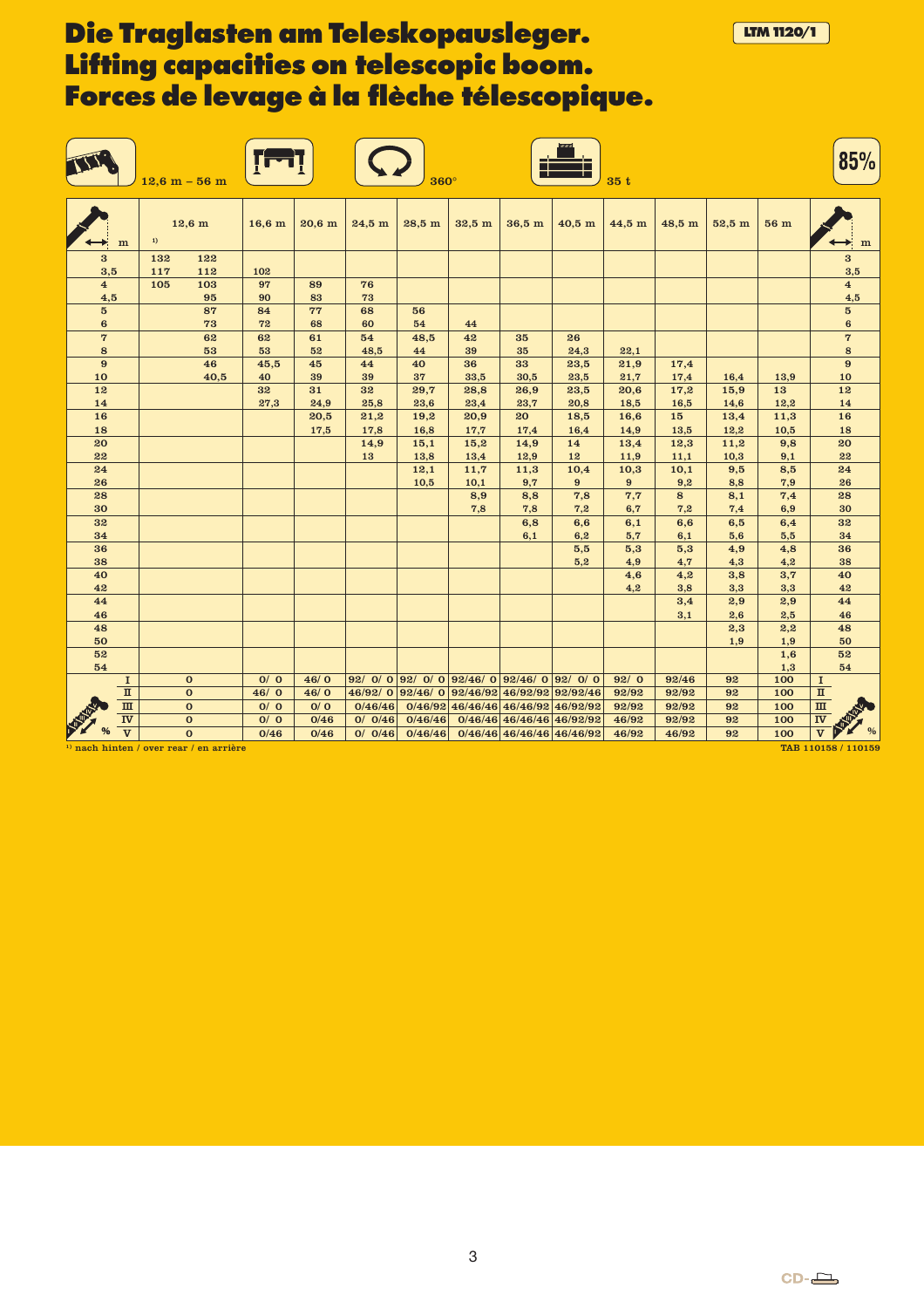|                                |                                                                                    | $12.6 m - 56 m$ |                  |              |                    |              | $360^\circ$          |                      |                      | 25t            |                 |                                |                       | <b>DIN<br/>ISO</b>                                                             |
|--------------------------------|------------------------------------------------------------------------------------|-----------------|------------------|--------------|--------------------|--------------|----------------------|----------------------|----------------------|----------------|-----------------|--------------------------------|-----------------------|--------------------------------------------------------------------------------|
|                                | $12,6 \text{ m}$<br>m                                                              |                 | $16,6 \text{ m}$ | $20,6$ m     | $24,5$ m           | $28,5$ m     | $32,5$ m             | 36,5 m               | $40,5$ m             | 44,5 m         | 48,5 m          | $52,5$ m                       | 56 m                  | m                                                                              |
| $\bf{3}$<br>3,5                | 111<br>102                                                                         |                 | 92               |              |                    |              |                      |                      |                      |                |                 |                                |                       | $\bf{3}$<br>3,5                                                                |
| $\overline{\mathbf{4}}$<br>4,5 | 93<br>84                                                                           |                 | 88<br>82         | 81<br>75     | 69<br>66           |              |                      |                      |                      |                |                 |                                |                       | $\overline{\mathbf{4}}$<br>4,5                                                 |
| ${\bf 5}$<br>$6\phantom{1}$    | 76<br>63                                                                           |                 | 75<br>62         | 70<br>62     | 62<br>55           | 51<br>49     | 40                   |                      |                      |                |                 |                                |                       | $\mathbf 5$<br>$\bf{6}$                                                        |
| $\overline{7}$<br>8            | 53<br>44,5                                                                         |                 | 52<br>44,5       | 51<br>43,5   | 49<br>42,5         | 44,5<br>40   | 38<br>35,5           | 32<br>32             | 23,6<br>22,1         | 20,1           |                 |                                |                       | $\boldsymbol{7}$<br>8                                                          |
| 9<br>10                        | 38,5<br>33,5                                                                       |                 | 38<br>33,5       | 37,5<br>32,5 | 37<br>32,5         | 34<br>29,3   | 32,5<br>28,5         | 29,8<br>27,9         | 21,3<br>21,3         | 19,9<br>19,7   | 15,8<br>15,8    | 14,9                           | 12,6                  | $\bf{9}$<br>10                                                                 |
| 12<br>14                       |                                                                                    |                 | 26,7<br>20,4     | 24,2<br>19,7 | 24,7<br>19,3       | 22,2<br>19,3 | 23,9<br>19,2         | 22,6<br>18,7         | 21,3<br>17,5         | 18,7<br>16,8   | 15,6<br>15      | 14,5<br>13,3                   | 11,8<br>11,1          | 12<br>14                                                                       |
| 16<br>18                       |                                                                                    |                 |                  | 16,6<br>13,6 | 15,7<br>13,8       | 16,7<br>13,6 | 16,2<br>13,5         | 15,5<br>12,9         | 14,4<br>12           | 14,1<br>11,8   | 13,6<br>11,9    | 12,2<br>11,1                   | 10,3<br>9,6           | 16<br>18                                                                       |
| 20<br>22                       |                                                                                    |                 |                  |              | 11,5<br>10,3       | 11,7<br>9,9  | 11,2<br>9,4          | 11,4<br>9,6          | 10,4<br>9,4          | 9,9<br>8,6     | 10<br>9,1       | 10,2<br>8,8                    | 8,9<br>8,3            | 20<br>22                                                                       |
| 24<br>26                       |                                                                                    |                 |                  |              |                    | 8,5<br>7,3   | 8,2<br>7,5           | 8,2<br>7             | 8,5<br>7,3           | 7,8<br>7,2     | 8,3<br>7        | 7,6<br>6,6                     | 7,5<br>6,5            | 24<br>26                                                                       |
| 28<br>30                       |                                                                                    |                 |                  |              |                    |              | 6,7<br>6,2           | 6,1<br>5,6           | 6,8<br>$\bf{6}$      | 6,4<br>5,5     | $\bf{6}$<br>5,1 | 5,6<br>4,7                     | 5,5<br>4,6            | 28<br>30                                                                       |
| 32<br>34                       |                                                                                    |                 |                  |              |                    |              |                      | 5,2                  | 5,3                  | 4,8            | 4,4             | $\overline{\mathbf{4}}$<br>3,4 | 3,9                   | 32<br>34                                                                       |
| 36                             |                                                                                    |                 |                  |              |                    |              |                      | 4,8                  | 4,7<br>4,1           | 4,2<br>3,7     | 3,8<br>3,3      | 2,9                            | 3,4<br>2,9            | 36                                                                             |
| 38<br>40                       |                                                                                    |                 |                  |              |                    |              |                      |                      | 3,6                  | 3,2<br>2,8     | 2,9<br>2,5      | 2,5<br>2,1                     | 2,4<br>$\overline{2}$ | 38<br>40                                                                       |
| 42<br>44                       |                                                                                    |                 |                  |              |                    |              |                      |                      |                      | 2,4            | 2,2<br>1,8      | 1,8<br>1,4                     | 1,7<br>1,4            | 42<br>44                                                                       |
| 46                             | $\mathbf{0}$<br>$\bf I$                                                            |                 | $\overline{O/O}$ | 46/0         | 92/0/0             | 92/0         | 92/46/0              | 92/46/0              | 92/0/0               | 92/0           | 1,5<br>92/46    | 1,1<br>92                      | 1,1<br>100            | 46<br>$\bf I$                                                                  |
|                                | $\rm I\hspace{-0.5mm}I$<br>$\mathbf{o}$<br>$\overline{\mathbf{m}}$<br>$\mathbf{o}$ |                 | 46/0<br>O/ O     | 46/0<br>0/0  | 46/92/0<br>0/46/46 | 92/0<br>0/92 | 92/46/92<br>46/46/46 | 46/92/92<br>46/46/92 | 92/92/46<br>46/92/92 | 92/92<br>92/92 | 92/92<br>92/92  | 92<br>92                       | 100<br>100            | $\rm I\hspace{-.1em}I$<br>$\overline{\text{m}}$                                |
|                                | $\overline{\text{IV}}$<br>$\mathbf 0$<br>$\overline{\mathbf{v}}$<br>$\mathbf{o}$   |                 | O/ O<br>0/46     | 0/46<br>0/46 | 0/0/46<br>0/ 0/46  | 0/46<br>0/46 | 0/46/46<br>0/46/46   | 46/46/46<br>46/46/46 | 46/92/92<br>46/46/92 | 46/92<br>46/92 | 92/92<br>46/92  | 92<br>92                       | 100<br>100            | $\overline{\textbf{I}^{\textbf{V}}}$<br><b>DOWN</b><br>$\overline{\mathbf{v}}$ |

TAB 110099

**LTM1120/1**

# **Its maximum load moment is 438 tm.**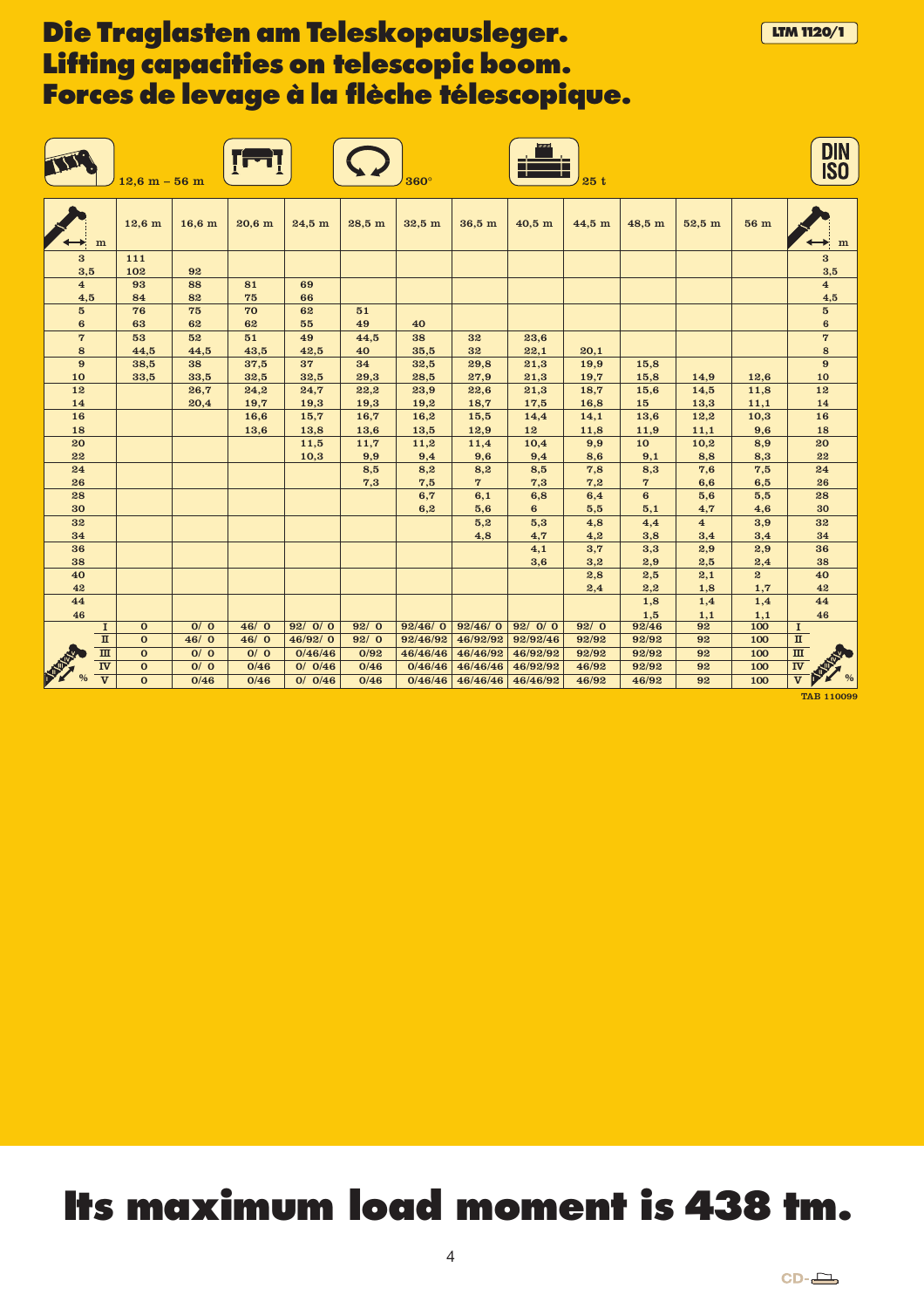DIN TI **ISO**  $12.6 \text{ m}$  – 56 m  $\left(\begin{array}{ccc} & \bullet & \bullet \\ \bullet & \bullet & \end{array}\right)$  360° 15 t  $12,6$  m  $\vert$   $16,6$  m  $\vert$   $20,6$  m  $\vert$   $24,5$  m  $\vert$   $28,5$  m  $\vert$   $32,5$  m  $\vert$   $36,5$  m  $\vert$   $40,5$  m  $\vert$   $44,5$  m  $\vert$   $48,5$  m  $\vert$   $52,5$  m  $\vert$   $56$  m m | | | | | | | | | | | | | | | | | <del>| ◆</del> | m 3 110 3 3,5 100 92 3,5  $\overline{81}$  $\overline{69}$  $\overline{90}$ 88 4 4 4,5 80 79 75 66 4,5 5 72 71 70 62 51 5 6 58 58 56  $50$ 47 40 6 35,5 32 23,6 7 48 48 43 41,5 37 7 8 41 38,5 34,5 34 30,5 31,5 29,9 22,4 20,1 8 15,8 9 33 34,5 28,6 28,5 27,9 26,9 25,7 21,3 19,9 9 10 26,9 28,6 25,8 24,2 25,1 23,6 22,3 20,7 19,7 15,8 14,9 12,6 10 12 20,4 20,8 20,3 19,3 18,2 17,8 16,7 15,5 15,4 14,5 11,8 12 14 15,4 15,8 16 15,8 14,4 14,2 14,1 13,3 13,3 12,4 11,1 14  $16$ 12,7 13,5 12,8 12,4 11,6 11,7 11,6 11  $10.2$ 9,9 16 18 10,3 11 10,3 10,7 9,8 10,5 9,7 9,1 8,4 8,2 18  $20$ 9,2 8,9  $9<sub>5</sub>$ 8,8 8,9  $8,9$ 7,7 7 6,8  $20$ 22 7,7 7,8 8 7,7 7,5 6,9 6,5 5,8 5,7 22  $24$ 6,6 6,8 6,5 6,3 5,7 5,3 4,9 4,8  $\overline{24}$  $26$ 5,6 5,8 5,5 5,3 4,7 4,3 3,9 3,9  $26$ 4,7 28 5 4,4 4 3,6 3,2 3,1 28 30 4,3 4 3,8 3,3 3 2,6 2,5 30 3,4 2,5 32 3,3 2,8 2,1 2 32 34 2,9 2,8  $2,4$ 2 1,6 34 1,7 36 2,4 2 1,6 1,3 1,2 36 38 2 1,6 1,3 38 40 1,3 1 40 42 42  $\frac{1}{92/0}$  $\overline{\Omega}$  $\overline{O/O}$  $46/0$ 92/ 0/ 0  $92/0$ 92/46 92  $\overline{100}$ I I 92/46/ 0 | 92/46/ 0 | 92/ 0/ 0 II 0 46/ 0 46/ 0 46/92/ 0 92/ 0 92/46/92 92/92 92/92 92 100  $\overline{\mathbf{u}}$ 46/92/92 92/92/46  $\overline{\mathbf{m}}$  $\overline{\Omega}$  $0/0$  $\overline{0/\overline{0}}$ 0/46/46  $0/92$ 46/46/46 92/92 92/92 92 100  $\overline{\mathbf{m}}$ 46/46/92 46/92/92 IV  $\overline{\mathbf{o}}$  $0/0$ 0/46  $0/ 0/46$ 0/46 0/46/46 46/92 92/92 92 100 IV 46/46/46 46/92/92  $\sqrt[6]{\text{V}}$  0  $\sqrt[6]{6}$  0/46 0/46 0/0/46 0/46 0/46 0/46/46 46/46/46 46/46/48 46/46/92 46/92 46/92 92 100  $\sqrt[3]{\text{V}}$  %  $\overline{\mathbf{v}}$ 0/46 0/46 0/ 0/46 0/46 0/46/46 46/92 46/92 92 100  $\overline{\mathbf{v}}$  $\overline{\mathbf{o}}$ 

TAB 110100

**LTM1120/1**

#### Anmerkungen zu den Traglasttabellen.

- 1. Für die Kranberechnungen gelten die DIN-Vorschriften lt. Gesetz gemäß Bundes-arbeitsblatt von 2/85: Die Traglasten DIN/ISO entsprechen den geforderten Standsicherheiten nach DIN 15019, Teil 2 und ISO 4305. Für die Stahltragwerke gilt DIN 15018, Teil 3. Die bauliche Ausbildung des Krans entspricht DIN 15018, Teil 2 sowie der F. E. M. 2. Bei den DIN/ISO-Traglasttabellen sind in
- Abhängigkeit von der Auslegerlänge Windstärken von 5 bis 7 Beaufort zulässig.
- 3. Die Traglasten sind in Tonnen angegeben. 4. Das Gewicht des Lasthakens bzw. der Hakenflasche ist von den Traglasten abzuzie-
- hen. 5. Die Ausladungen sind von Mitte Drehkranz gemessen.
- 6. Die Traglasten für den Teleskopausleger gel-
- ten nur bei demontierter Klappspitze. 7. Die 85 %-Traglasten überschreiten nicht 85 % der Kipplast. Wind und dynamische Einflüsse reduzieren die Traglast. Die 85 %-Traglasten entsprechen nicht den Sicherheitsanforderungen der EG-Maschinenrichtlinie
- 8. Traglaständerungen vorbehalten. 9. Die Angabe des max. Lastmomentes bezieht
- sich auf die Traglast 85 % der Kipplastausnutzung.
- 10. Traglasten über 100 t (110 t bei 85 %) nur mit Zusatzeinrichtung

#### Remarks referring to load charts.

- 1. When calculating crane stresses and loads,<br>German Industrial Standards (DIN) are German Industrial Standards (DIN) are applicable, in conformity with German legisla-tion (published 2/85): The lifting capacities (stability margin) DIN/ISO are as laid down in DIN 15019, part 2, and ISO 4305. The crane's structural steel works is in accordance with DIN 15018, part 3. Design and construction of the crane comply with DIN 15018, part 2, and with F. E. M. regulations. 2. For the DIN/ISO load charts, depending on jib
- length, crane operation may be permissible at wind speeds up to 5 resp.7 Beaufort.
- 3. Lifting capacities are given in metric tons. 4. The weight of the hook blocks and hooks must
- be deducted from the lifting capacities. 5. Working radii are measured from the slewing centreline.
- 6. The lifting capacities given for the telescopic boom only apply if the folding jib is taken off.
- 7. The 85 % lifting capacities do not exceed 85 % of the overturning load limit. Wind and dynamic influences reduce the lifting capacity. The 85 % lifting capacities do not comply with the safety requirements of the EC machine directive.
- Subject to modification of lifting capacities The maximum load moment quoted is at 85 %
- of the overturning load limit. 10. Lifting capacities above 100 t (110 t at 85 %) only with special equipment.

#### Remarques relatives aux tableaux des charges.

- 1. La grue est calculée selon normes DIN conformément au décret fédéral 2/85. Les charges DIN/ISO respectent les sécurités au basculement requises par les normes DIN 15019, partie 2 et ISO 4305. La structure de la grue est conçue selon la norme DIN 15018, partie 3. La conception générale est réalisée selon la norme DIN 15018, partie 2, ainsi que selon les recommandations de la F. E. M.
- 2. Les charges DIN/ISO tiennent compte d'ef-forts au vent selon Beaufort de 5 à 7 en fonc-
- tion de la longueur de flèche. 3. Les charges sont indiquées en tonnes.
- 4. Les poids du crochet ou de la moufle sont à déduire des charges indiquées.
- 5. Les portées sont prises à partir de l'axe de rotation de la partie tournante.
- Les charges données en configuration flèche télescopiques s'entendent sans la fléchette pliante repliée contre le télescope en position route ou en position de travail en tête de télescope.
- 7. Les charges données à 85 % ne dépassent pas 85 % des charges de basculement. Les effets du vent et les efforts dynamiques réduisent les capacités de charge. Les tableaux de charge à 85 % de la charge de basculement ne répondent pas à la directive européene machine.
- 8. Charges données sous réserve de modification. 9. Le couple de charge maxi. indiqué est au plus égal 85 % de la charge de basculement.
- 10. Forces de levage plus de 100 t (110 t à 85 %) seulement avec équipement supplémentaire.

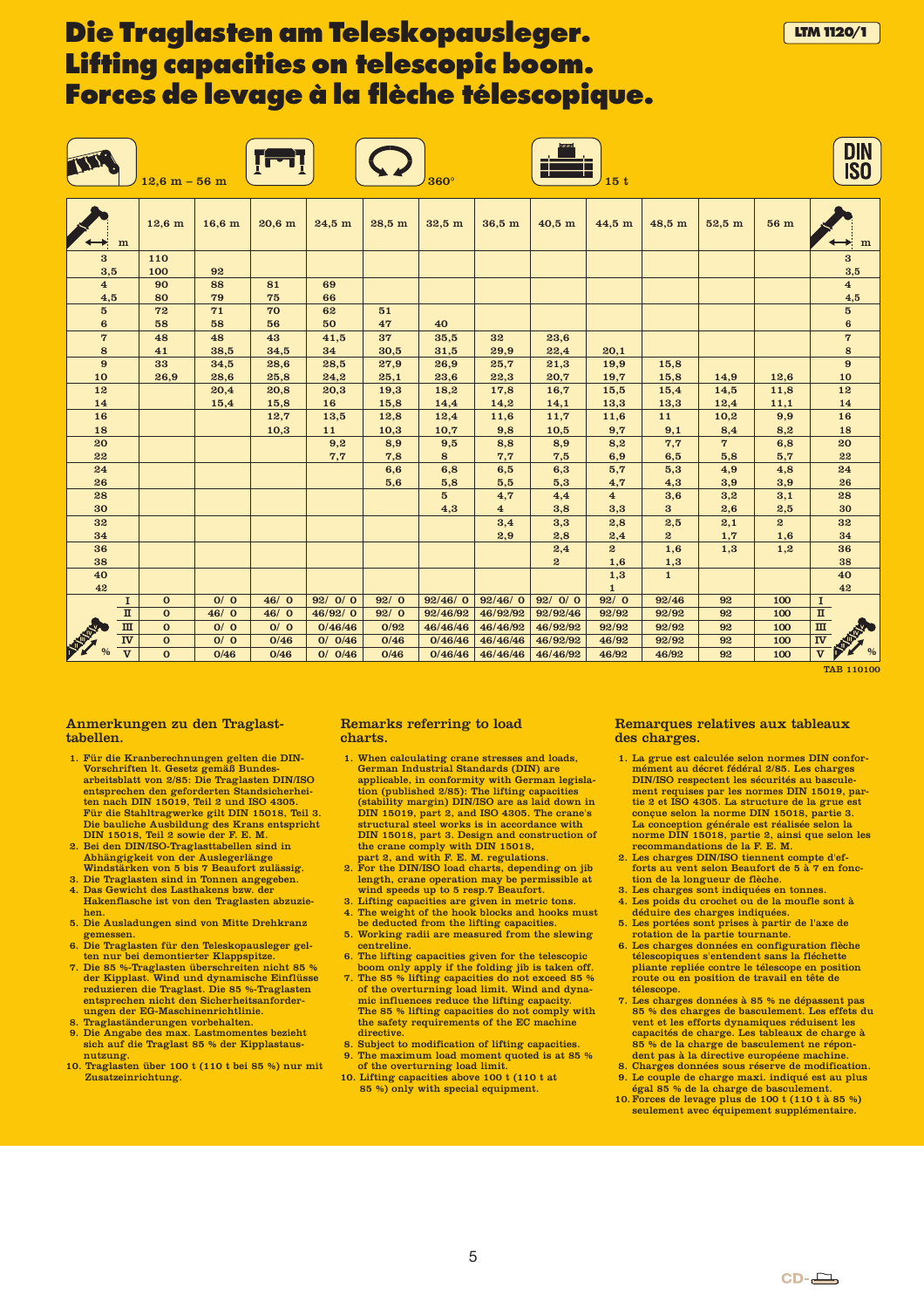|                                         | $12,6 m - 56 m$              |                  |              |                   |              | $360^\circ$         |                        |                      | 7t                |                |                  |             | <b>DIN</b><br><b>ISO</b>                      |
|-----------------------------------------|------------------------------|------------------|--------------|-------------------|--------------|---------------------|------------------------|----------------------|-------------------|----------------|------------------|-------------|-----------------------------------------------|
| m                                       | $12,6 \text{ m}$             | $16,6 \text{ m}$ | $20,6$ m     | $24.5$ m          | $28,5$ m     | $32.5 \text{ m}$    | $36,5 \text{ m}$       | $40,5$ m             | 44,5 m            | 48,5 m         | $52.5 \text{ m}$ | 56 m        | m                                             |
| 3<br>3,5                                | 110<br>97                    | 92               |              |                   |              |                     |                        |                      |                   |                |                  |             | $\bf{3}$<br>3,5                               |
| $\overline{\mathbf{4}}$<br>4,5          | 86<br>76                     | 85<br>76         | 81<br>70     | 69<br>62          |              |                     |                        |                      |                   |                |                  |             | $\overline{\mathbf{4}}$<br>4,5                |
| $5\phantom{.0}$<br>$\bf{6}$             | 67<br>54                     | 67<br>48,5       | 58<br>42     | 51<br>40,5        | 47<br>36,5   | 36                  |                        |                      |                   |                |                  |             | $\mathbf 5$<br>$\bf 6$                        |
| $\overline{7}$<br>${\bf 8}$             | 41<br>32,5                   | 39,5<br>31,5     | 33,5<br>29,8 | 31,5<br>28,1      | 31,5<br>26,1 | 29,3<br>24,3        | 27,8<br>23,3           | 23,6<br>22,4         | 19,9              |                |                  |             | $\overline{\mathbf{7}}$<br>$\bf8$             |
| 9<br>10                                 | 25,1<br>20,1                 | 26,1<br>21,8     | 24,8<br>21   | 23,5<br>20,9      | 22,5<br>19,2 | 20,5<br>18,7        | 19,8<br>17             | 19,3<br>16,9         | 17,7<br>16,5      | 15,8<br>15,4   | 14,3             | 12,6        | 9<br>10                                       |
| 12<br>14                                |                              | 15,2<br>11,2     | 16,1<br>12   | 16,3<br>12,8      | 14,8<br>12,4 | 15,3<br>12,2        | 14,3<br>11,5           | 13,8<br>11           | 12,8<br>10,1      | 12<br>9,5      | 11<br>8,7        | 10,7<br>8,4 | 12<br>14                                      |
| 16<br>18                                |                              |                  | 9,3<br>7,3   | 10<br>8           | 10<br>8,1    | 10<br>8,2           | 9,3<br>7,7             | 8,9<br>7,3           | 8,2<br>6,6        | 7,6<br>6,1     | 6,9<br>5,5       | 6,7<br>5,3  | 16<br>18                                      |
| 20<br>22                                |                              |                  |              | 6,5<br>5,3        | 6,6<br>5,3   | 6,7<br>5,4          | 6,3<br>$5\overline{)}$ | 6<br>4,8             | 5,4<br>4,2        | 4,9<br>3,8     | 4,3<br>3,4       | 4,2<br>3,3  | 20<br>22                                      |
| 24<br>26                                |                              |                  |              |                   | 4,4          | 4,4<br>3.7          | 4,1                    | 3,9                  | 3,4               | 3              | 2,6              | 2,5         | 24                                            |
| 28<br>30                                |                              |                  |              |                   | 3,6          | 3,1<br>2.6          | 3,4<br>2,8<br>2,3      | 3,2<br>2,6<br>2,1    | 2,7<br>2,1<br>1,7 | 2,3<br>1,8     | 1,9              | 1,9         | 26<br>28<br>30                                |
| 32<br>34                                |                              |                  |              |                   |              |                     | 1,8<br>1,4             | 1,7<br>1,3           |                   |                |                  |             | 32<br>34                                      |
| $\mathbf{I}$                            | $\mathbf{0}$                 | 0/0              | 46/0         | 92/0/0            | 92/0         | 92/46/0             | 92/46/0                | 92/0/0               | 92/0              | 92/46          | 92               | 100         | $\mathbf I$                                   |
| $\mathbf n$                             | $\mathbf{0}$                 | 46/0             | 46/0         | 46/92/0           | 92/0         | 92/46/92            | 46/92/92               | 92/92/46             | 92/92             | 92/92          | 92               | 100         | $\rm I\hspace{-.1em}I$                        |
| $\mathbf m$<br>$\overline{\textbf{IV}}$ | $\mathbf{0}$<br>$\mathbf{0}$ | O/ O<br>O/ O     | O/ O<br>0/46 | 0/46/46<br>0/0/46 | 0/92<br>0/46 | 46/46/46<br>0/46/46 | 46/46/92<br>46/46/46   | 46/92/92<br>46/92/92 | 92/92<br>46/92    | 92/92<br>92/92 | 92<br>92         | 100<br>100  | $\frac{\text{I}\text{I}\text{I}}{\text{IV}}$  |
| $\overline{\mathbf{v}}$                 | $\mathbf{O}$                 | 0/46             | 0/46         | 0/ 0/46           | 0/46         | 0/46/46             | 46/46/46               | 46/46/92             | 46/92             | 46/92          | 92               | 100         | <b>DESCRIPTION</b><br>$\overline{\mathbf{v}}$ |

TAB 110101

**LTM1120/1**

# **Couple de charge maxi.: 438 tm.**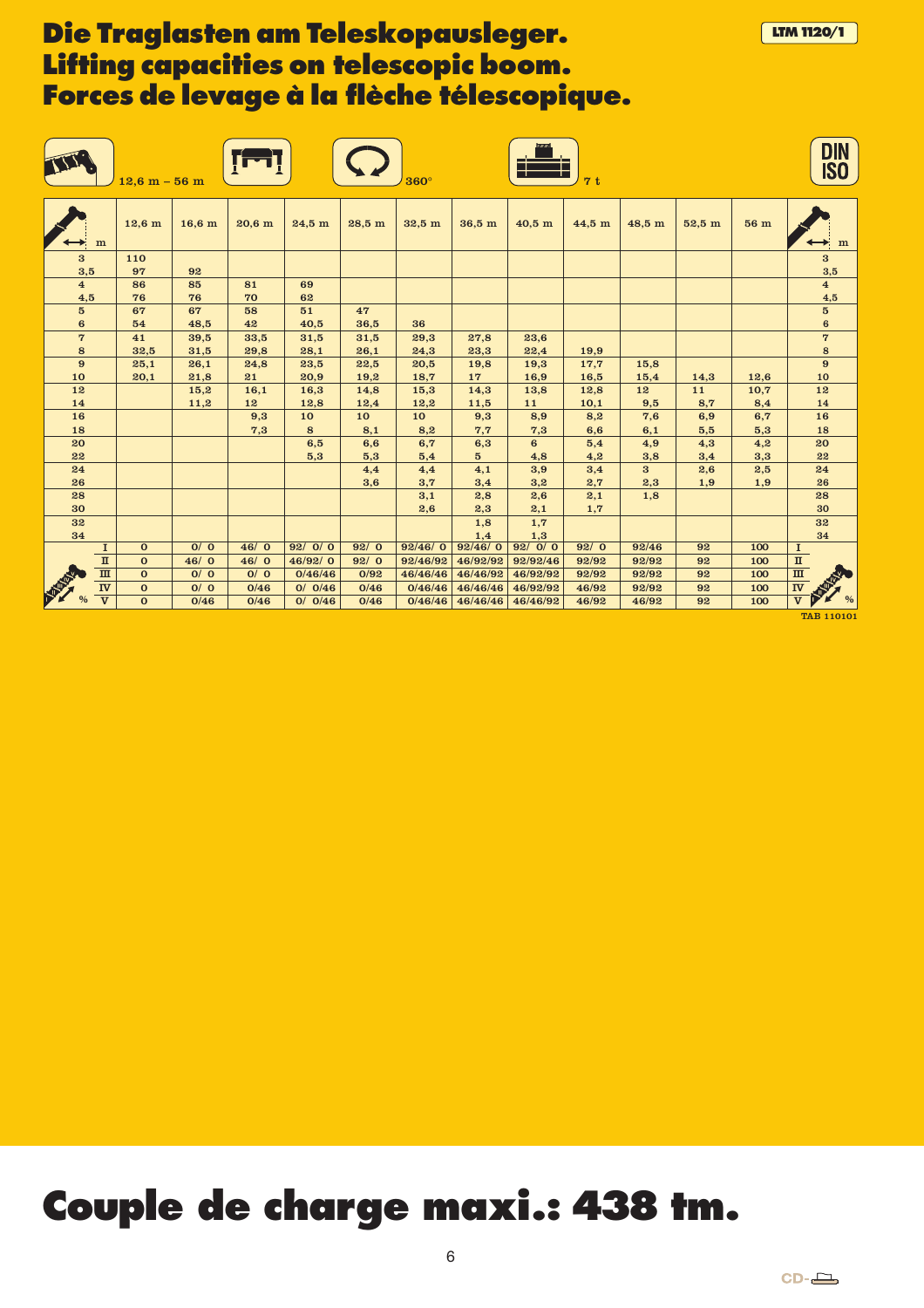### **Die Hubhöhen. Lifting heights. Hauteurs de levage.**

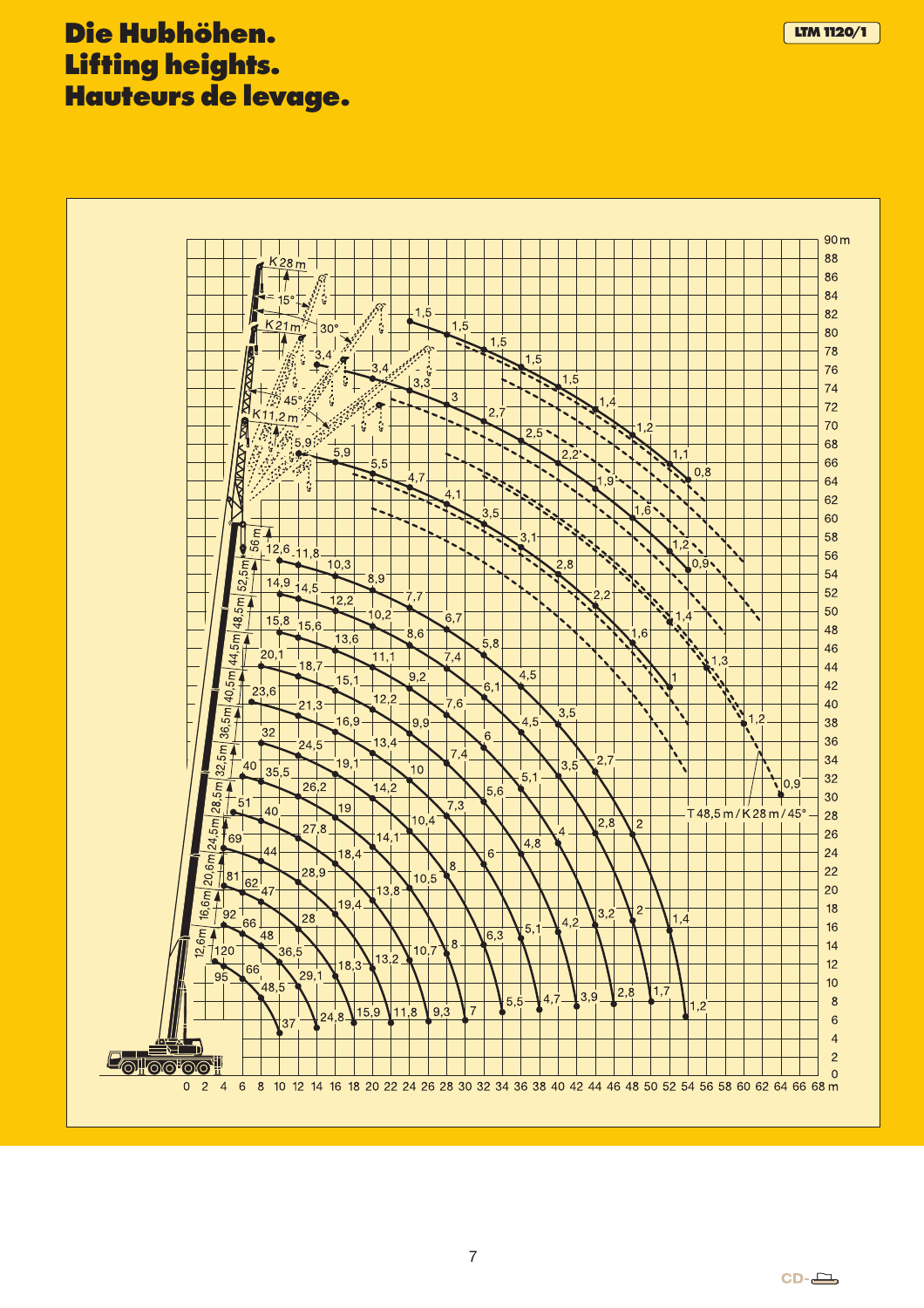### **Die Traglasten an der Klappspitze. Lifting capacities on the folding jib. Forces de levage à la fléchette pliante.**

|                  |                                                    |                      | $40.5 m - 56 m$ |                  |                         |                | $11,2 \text{ m}$        |            |            |                      |                       |                       |                         |                |                  | $360^\circ$           |                                                                 |                         |                         | 35t              |                       |   | DIN<br><b>ISO</b> |
|------------------|----------------------------------------------------|----------------------|-----------------|------------------|-------------------------|----------------|-------------------------|------------|------------|----------------------|-----------------------|-----------------------|-------------------------|----------------|------------------|-----------------------|-----------------------------------------------------------------|-------------------------|-------------------------|------------------|-----------------------|---|-------------------|
|                  |                                                    |                      |                 | 40,5 m           |                         |                | 44,5 m                  |            |            |                      | 48,5 m                |                       |                         |                | 52,5m            |                       |                                                                 |                         |                         | 56 m             |                       |   |                   |
|                  |                                                    |                      |                 | $11,2 \text{ m}$ |                         |                | $11,2 \text{ m}$        |            |            |                      | $11,2 \text{ m}$      |                       |                         |                | $11,2 \text{ m}$ |                       |                                                                 |                         |                         | $11,2 \text{ m}$ |                       |   |                   |
|                  | m                                                  | $\mathbf{O}^{\circ}$ | $15^\circ$      | $30^\circ$       | $45^\circ$              | $0^{\circ}$    | $15^{\circ}$            | $30^\circ$ | $45^\circ$ | $\mathbf{O}^{\circ}$ | $15^{\circ}$          | $30^\circ$            | $45^\circ$              | $0^{\circ}$    | $15^\circ$       | $30^\circ$            | $45^\circ$                                                      | $0^{\circ}$             | $15^\circ$              | $30^\circ$       | $45^\circ$            |   | m                 |
| $\boldsymbol{9}$ |                                                    | 15,7                 |                 |                  |                         |                |                         |            |            |                      |                       |                       |                         |                |                  |                       |                                                                 |                         |                         |                  |                       |   | 9                 |
| 10               |                                                    | 15,7                 |                 |                  |                         | 13,4           |                         |            |            |                      |                       |                       |                         |                |                  |                       |                                                                 |                         |                         |                  |                       |   | 10                |
| 12               |                                                    | 15,3                 | 11,6            |                  |                         | 13,3           | 11,3                    |            |            | 10,6                 |                       |                       |                         | 8,5            |                  |                       |                                                                 | 5,9                     |                         |                  |                       |   | 12                |
| 14               |                                                    | 14,4                 | 10,8            | 8.2              |                         | 12.5           | 10,5                    |            |            | 10                   | 9.4                   |                       |                         | 8.1            | 7.6              |                       |                                                                 | 5.9                     |                         |                  |                       |   | 14                |
| 16               |                                                    | 13,2                 | 10,1            | 7,9              | 6,6                     | 11,4           | 9,9                     | 7,8        |            | 9,3                  | 8,6                   | 6,7                   |                         | 7,7            | 7,2              | 6,5                   |                                                                 | 5,9                     | 5,7                     |                  |                       |   | 16                |
| 18               |                                                    | 12                   | 9,5             | 7,5              | 6,5                     | 10,3           | 9,4                     | 7,5        | 6,4        | 8,6                  | 8                     | 6,7                   | 5,4                     | 7,1            | 6,7              | 6,3                   | 5,1                                                             | 5,9                     | 5,7                     | 5,4              |                       |   | 18                |
| 20<br>22         |                                                    | 11<br>9.9            | 9               | 7,1<br>6,8       | 6,3                     | 9,4<br>8.6     | 8,9                     | 7,1<br>6.7 | 6,3        | 7,9<br>7.3           | 7,4<br>6,8            | 6,7                   | 5,4<br>5,2              | 6,6            | 6,2<br>5,7       | 5,9                   | 5,1<br>$5\overline{a}$                                          | 5,5                     | 5,3                     | $5\overline{5}$  | 4,8                   |   | 20<br>22          |
| 24               |                                                    | 9                    | 8,5<br>8,1      | 6,4              | 6,1<br>5,7              | 7,9            | 8,3<br>7,6              | 6,3        | 6,1<br>5,7 | 6,7                  | 6,4                   | 6,3<br>5,9            | 4,9                     | 6,1<br>5,6     | 5,3              | 5,6<br>5,2            | 4,8                                                             | 5,1<br>4,7              | 4,9<br>4,5              | 4,7<br>4,4       | 4,6<br>4,3            |   | 24                |
| 26               |                                                    | 8,2                  | 7,7             | $6\phantom{1}6$  | 5,2                     | 7,2            | 7                       | 5,9        | 5,3        | 6,2                  | 5,9                   | 5,5                   | 4,6                     | 5,2            | 4,9              | 4,8                   | 4,5                                                             | 4,4                     | 4,2                     | 4,2              | 4,1                   |   | 26                |
| 28               |                                                    | 7,2                  | 7,3             | 5,6              | 4,8                     | 6,6            | 6,5                     | 5,5        | 4,8        | 5,7                  | 5,5                   | 5,2                   | 4,3                     | 4,8            | 4,6              | 4,5                   | 4,3                                                             | 4,1                     | $\overline{\mathbf{4}}$ | 3,9              | 3,9                   |   | 28                |
| 30               |                                                    | 6,1                  | 6,5             | 5,2              | 4,4                     | $6\phantom{1}$ | 6                       | 5,2        | 4,5        | 5,2                  | 5,1                   | 4,8                   | $\overline{\mathbf{4}}$ | 4,5            | 4,3              | 4,2                   | $\overline{\mathbf{4}}$                                         | 3,8                     | 3,7                     | 3,7              | 3,7                   |   | 30                |
| 32               |                                                    | 5,2                  | 5,6             | 4,8              | $\overline{\mathbf{4}}$ | 5,1            | 5,5                     | 4,9        | 4,1        | 4,8                  | 4,8                   | 4,5                   | 3,8                     | 4,2            | 4,1              | $\overline{4}$        | 3,8                                                             | 3,5                     | 3,5                     | 3,5              | 3,5                   |   | 32                |
| 34               |                                                    | 4,4                  | 4,7             | 4,5              | 3,7                     | 4,3            | 4,6                     | 4,6        | 3,8        | 4,4                  | 4,4                   | 4,2                   | 3,6                     | 3,9            | 3,8              | 3,8                   | 3,5                                                             | 3,3                     | 3,3                     | 3,3              | 3,3                   |   | 34                |
| 36               |                                                    | 3,8                  | $\overline{4}$  | 4,1              | 3,4                     | 3,7            | $\overline{\mathbf{4}}$ | 4,2        | 3,5        | 3,8                  | 4,1                   | 3,9                   | 3,4                     | 3,6            | 3,6              | 3,6                   | 3,3                                                             | 3,1                     | 3,1                     | 3,1              | 3,1                   |   | 36                |
| 38               |                                                    | 3,3                  | 3,5             | 3,7              | 3,2                     | 3,3            | 3,5                     | 3,7        | 3,3        | 3,4                  | 3,6                   | 3,7                   | 3,2                     | 3,4            | 3,5              | 3,4                   | 3,1                                                             | 2,9                     | 2,9                     | 2,9              | 2,9                   |   | 38                |
| 40               |                                                    | 2,9                  | 3,1             | 3,2              | $\bf{3}$                | 2,8            | $\bf{3}$                | 3,2        | 3,1        | $\bf{3}$             | 3,2                   | 3,3                   | 3,1                     | 3,1            | 3,3              | 3,2                   | 2,9                                                             | 2,8                     | 2,8                     | 2,8              | 2,7                   |   | 40                |
| 42               |                                                    | 2,7                  | 2,7             | 2,8              | 2,8                     | 2,6            | 2,7                     | 2,8        | 2,9        | 2.8                  | $\mathbf{3}$          | 2,9                   | 2,9                     | 2,7            | 2,9              | 3                     | 2,7                                                             | 2,6                     | 2,6                     | 2,6              | 2.6                   |   | 42                |
| 44               |                                                    | 2,5                  | 2,6             | 2,6              | 2,4                     | 2,5            | 2,5                     | 2,6        | 2,5        | 2,6                  | 2,8                   | 2,7                   | 2,6                     | 2,3            | 2,5              | 2,7                   | 2,6                                                             | 2,2                     | 2,4                     | 2,5              | 2,4                   |   | 44                |
| 46               |                                                    | 2,4                  | 2,5             | 2,4              | 1,9                     | 2,3            | 2,4                     | 2,4        | 2,4        | 2,5                  | 2,6                   | 2,6                   | 2,2                     | $\overline{2}$ | 2,2              | 2,3                   | 2,4                                                             | 1,9                     | 2,1                     | 2,2              | 2,3                   |   | 46                |
| 48<br>50         |                                                    | 2,3                  | 2,3             | 2,2              | 1,7                     | 2,2<br>2.1     | 2,2<br>2.1              | 2,3<br>2.1 | 2,3<br>2,2 | 2,1<br>1,8           | 2,3<br>$\overline{2}$ | 2,4<br>$\overline{2}$ | 2,1<br>$\mathbf{2}$     | 1,7<br>1,4     | 1,9<br>1,5       | $\overline{2}$<br>1,7 | 2,1<br>1.7                                                      | 1,6<br>1,3              | 1,8<br>1,5              | 1,9<br>1,6       | $\overline{2}$<br>1.7 |   | 48<br>50          |
| 52               |                                                    |                      |                 |                  |                         | 1,8            | 1,9                     | 1,9        | 1,8        | 1,5                  | 1,6                   | 1,7                   | 1,7                     | 1,1            | 1,2              | 1,3                   | 1,4                                                             | $\mathbf{1}$            | 1,2                     | 1,3              | 1,4                   |   | 52                |
| 54               |                                                    |                      |                 |                  |                         |                |                         |            |            | 1,3                  | 1,4                   | 1.4                   | 1,4                     | 0.8            | 0.9              | $\mathbf{1}$          | $\mathbf{1}$                                                    |                         | 0.9                     | $\mathbf{1}$     | 1.1                   |   | 54                |
| 56               |                                                    |                      |                 |                  |                         |                |                         |            |            | $\mathbf{1}$         | 1,1                   | 1,1                   |                         |                |                  |                       |                                                                 |                         |                         |                  |                       |   | 56                |
|                  | $\mathbf I$                                        |                      | 92/0            |                  |                         |                | 92/0                    |            |            |                      | 92/46                 |                       |                         |                |                  | 92                    |                                                                 |                         |                         | 100              |                       | I |                   |
|                  | $\rm I\hspace{-.1em}I$                             |                      | 92/46<br>92/92  |                  |                         |                | 92/92                   |            |            |                      | 92                    |                       |                         |                | 100              |                       |                                                                 | $\rm I\hspace{-.1em}I$  |                         |                  |                       |   |                   |
|                  | $\mathbf{m}$                                       | 46/92<br>92/92       |                 |                  |                         |                | 92/92                   |            |            |                      |                       | 92                    |                         |                |                  | 100                   |                                                                 | $\overline{\text{III}}$ |                         |                  |                       |   |                   |
|                  | $\overline{\mathbf{N}}$<br>$\overline{\mathbf{v}}$ | 46/92<br>46/92       |                 |                  |                         | 92/92          |                         |            |            | 92                   |                       |                       |                         | 100            |                  |                       | $\overline{\mathbf{I}^{\mathbf{V}}}$<br>$\overline{\mathbf{v}}$ | $\frac{0}{6}$           |                         |                  |                       |   |                   |
|                  |                                                    | 46/92<br>46/92       |                 |                  |                         | 46/92          |                         |            |            |                      | 92                    |                       |                         |                | 100              |                       |                                                                 |                         |                         |                  |                       |   |                   |

TAB 110165 / 110123 / 110128 / 110133

Fortsetzung

**LTM1120/1**

### **Der LTM1120/1hat für jeden Einsatz die passende Ausrüstung.**  $CD-\Box$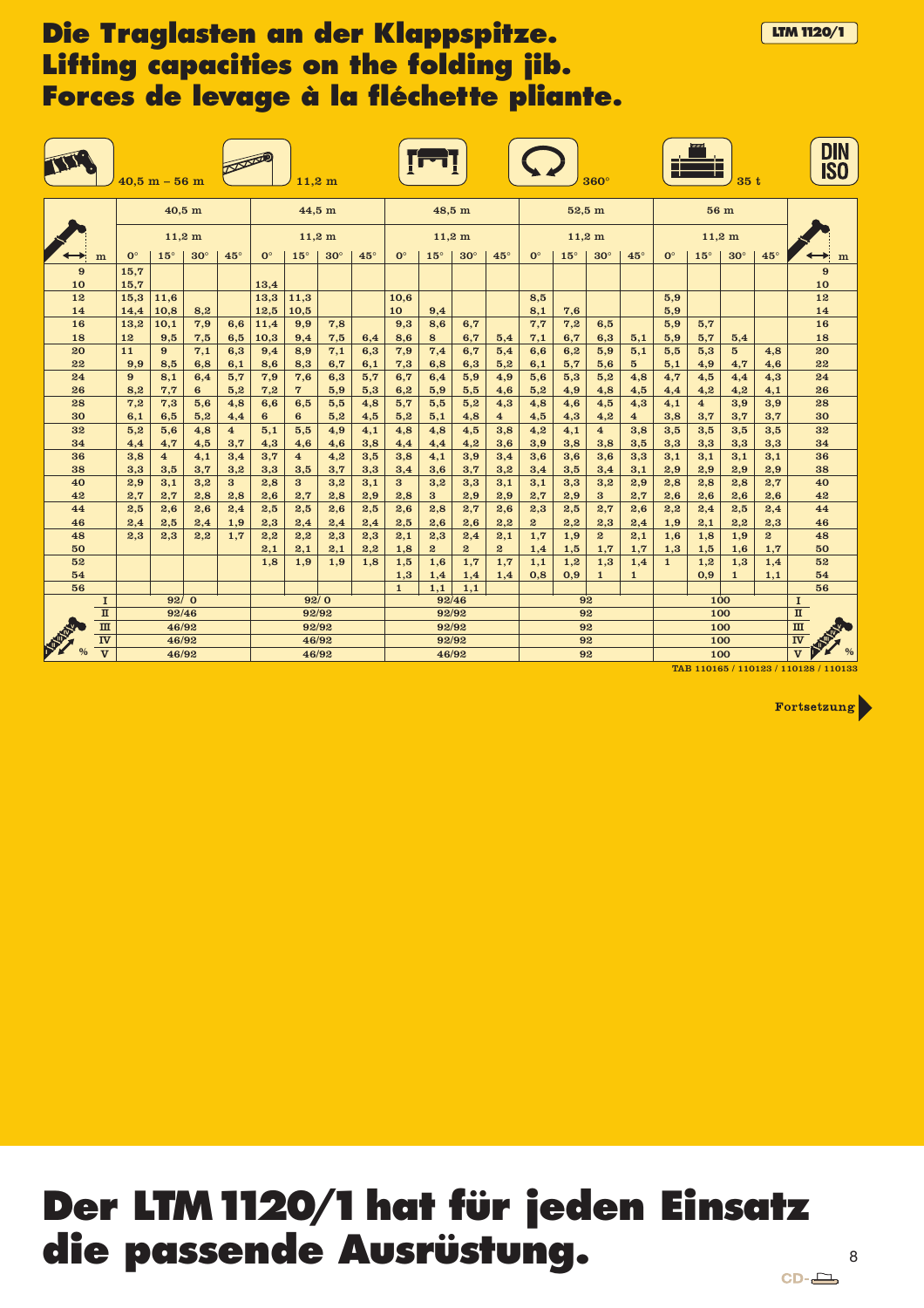### **Die Traglasten an der Klappspitze. LETTEN 1120/1 Lifting capacities on the folding jib. Forces de levage à la fléchette pliante.**

|          |                         | $40.5 m - 56 m$ |                                |                         |            |                      | $21 \text{ m}$                 |                |            |                                |                         |                |            |             |              | $360^\circ$                              |                        |                                    |                  | 35t              |                  | DIN<br><b>ISO</b> |
|----------|-------------------------|-----------------|--------------------------------|-------------------------|------------|----------------------|--------------------------------|----------------|------------|--------------------------------|-------------------------|----------------|------------|-------------|--------------|------------------------------------------|------------------------|------------------------------------|------------------|------------------|------------------|-------------------|
|          |                         |                 |                                | 40,5 m                  |            |                      | 44,5 m                         |                |            |                                | 48,5 m                  |                |            |             |              | $52.5 \text{ m}$                         |                        |                                    | 56 m             |                  |                  |                   |
|          |                         |                 |                                | $21 \text{ m}$          |            |                      | $21 \text{ m}$                 |                |            |                                |                         | $21 \text{ m}$ |            |             |              | $21 \text{ m}$                           |                        |                                    | 21 <sub>m</sub>  |                  |                  |                   |
|          | m                       | $0^{\circ}$     | $15^\circ$                     | $30^\circ$              | $45^\circ$ | $\mathbf{O}^{\circ}$ | $15^\circ$                     | $30^\circ$     | $45^\circ$ | $\mathbf{O}^{\circ}$           | $15^{\circ}$            | $30^\circ$     | $45^\circ$ | $0^{\circ}$ | $15^{\circ}$ | $30^\circ$                               | $45^\circ$             | $\mathbf{O}^{\circ}$               | $15^\circ$       | $30^\circ$       | $45^\circ$       | m                 |
| 12       |                         | 6,9             |                                |                         |            | 6,4                  |                                |                |            |                                |                         |                |            |             |              |                                          |                        |                                    |                  |                  |                  | 12                |
| 14       |                         | 6,7             |                                |                         |            | 6,2                  |                                |                |            | 5,8                            |                         |                |            | 5,2         |              |                                          |                        | 3,4                                |                  |                  |                  | 14                |
| 16       |                         | 6,5             | 5,5                            |                         |            | 6,1                  |                                |                |            | 5,5                            |                         |                |            | 4,9         |              |                                          |                        | 3,4                                |                  |                  |                  | 16                |
| 18       |                         | 6,2             | 5,3                            |                         |            | 5,8                  | $5\phantom{.0}$                |                |            | 5,3                            | 4,7                     |                |            | 4,6         | 4,3          |                                          |                        | 3,4                                |                  |                  |                  | 18                |
| 20       |                         | 5,9             | 5                              | 4,3                     |            | 5,6                  | 4,8                            |                |            | 5,1                            | 4,6                     |                |            | 4,3         | 4,1          |                                          |                        | 3,4                                | 3,3              |                  |                  | 20                |
| 22       |                         | 5,7             | 4,8                            | 4,2                     |            | 5,4                  | 4,7                            | $\overline{4}$ |            | 4,9                            | 4,4                     | 3,9            |            | 4,1         | 3,9          |                                          |                        | 3,4                                | 3,3              |                  |                  | 22                |
| 24       |                         | 5,4             | 4,6                            | $\overline{\mathbf{4}}$ | 3          | 5,2                  | 4,5                            | 3,9            |            | 4,8                            | 4,3                     | 3,8            |            | 3,9         | 3,8          | 3,4                                      |                        | 3,3                                | 3,3              | 3,2              |                  | 24                |
| 26       |                         | 5.2             | 4,5                            | 3,9                     | 2,9        | 5                    | 4,3                            | 3,9            | 2,8        | 4,5                            | 4,2                     | 3,7            | 2,8        | 3,8         | 3,6          | 3,3                                      | 2,8                    | 3,2                                | 3,1              | 3                |                  | 26                |
| 28<br>30 |                         | $5\overline{5}$ | 4,3                            | 3,8                     | 2,9        | 4,8                  | 4,2                            | 3,8            | 2,8        | 4,2                            | $\overline{\mathbf{4}}$ | 3,7            | 2,8        | 3,6         | 3,4          | 3,2                                      | 2,8                    | $\bf{3}$                           | $\mathbf{3}$     | 2,9              | 2,7              | 28<br>30          |
| 32       |                         | 4,8<br>4,6      | 4,1<br>4                       | 3,7<br>3,6              | 2,9<br>2,8 | 4,6<br>4,5           | 4,1<br>$\overline{\mathbf{4}}$ | 3,7<br>3,6     | 2,8<br>2,8 | $\overline{\mathbf{4}}$<br>3,7 | 3,8<br>3,6              | 3,6<br>3,5     | 2,7<br>2,7 | 3,4<br>3,2  | 3,3<br>3,1   | 3,1<br>$\bf{3}$                          | 2,7<br>2,7             | 2,9<br>2,7                         | 2,8<br>2,7       | 2,7<br>2,6       | 2,7<br>2,6       | 32                |
| 34       |                         | 4,4             | 3.9                            | 3,5                     | 2,8        | 4.2                  | 3.9                            | 3.5            | 2,8        | 3,5                            | 3,4                     | 3,3            | 2,7        | 3           | 3            | 2,9                                      | 2,7                    | 2,6                                | 2,5              | 2,5              | 2.5              | 34                |
| 36       |                         | 4,1             | 3,8                            | 3,4                     | 2,8        | 3,9                  | 3,8                            | 3,5            | 2,7        | 3,3                            | 3,2                     | 3,2            | 2,7        | 2,9         | 2,8          | 2,8                                      | 2,6                    | 2,5                                | 2,4              | 2,4              | 2,4              | 36                |
| 38       |                         | 3,7             | 3,7                            | 3,3                     | 2,7        | 3,5                  | 3,6                            | 3,4            | 2,7        | 3,2                            | 3,1                     | $\mathbf{3}$   | 2,6        | 2,7         | 2,7          | 2,6                                      | 2,5                    | 2,3                                | 2,2              | 2,3              | 2,3              | 38                |
| 40       |                         | 3,3             | 3,6                            | 3,3                     | 2,6        | 3,1                  | 3,4                            | 3,3            | 2,7        | $\bf{3}$                       | 2,9                     | 2,9            | 2,6        | 2,6         | 2,5          | 2,5                                      | 2,5                    | 2,2                                | 2,1              | 2,2              | 2,2              | 40                |
| 42       |                         | 2,9             | 3,2                            | 3,2                     | 2,6        | 2,7                  | 3,1                            | 3,2            | 2,6        | 2,7                            | 2,8                     | 2,8            | 2,5        | 2,4         | 2,4          | 2,4                                      | 2,4                    | $\mathbf{2}$                       | $\boldsymbol{2}$ | $\boldsymbol{2}$ | 2,1              | 42                |
| 44       |                         | 2,5             | 2,8                            | 3,1                     | 2,5        | 2,4                  | 2,8                            | $\bf{3}$       | 2,6        | 2,4                            | 2,7                     | 2,6            | 2,4        | 2,3         | 2,3          | 2,3                                      | 2,3                    | 1,9                                | 1,9              | 1,9              | $\boldsymbol{2}$ | 44                |
| 46       |                         | 2.2             | 2,5                            | 2,7                     | 2,4        | 2,1                  | 2,4                            | 2,7            | 2,5        | 2,1                            | 2,4                     | 2,5            | 2,4        | 2,1         | 2,2          | 2.2                                      | 2.2                    | 1,8                                | 1,8              | 1,8              | 1.9              | 46                |
| 48       |                         | 1,9             | 2,2                            | 2,4                     | 2,4        | 1,9                  | 2,1                            | 2,3            | 2,4        | $\boldsymbol{2}$               | 2,1                     | 2,4            | 2,3        | 1,8         | 2,1          | 2,1                                      | 2,1                    | 1,6                                | 1,7              | 1,7              | 1,8              | 48                |
| 50       |                         | 1,6             | 1.9                            | 2.1                     | 2.2        | 1.7                  | 1,8                            | $\mathbf{2}$   | 2.2        | 1.9                            | 1,9                     | $\mathbf{2}$   | 2,2        | 1,6         | 1,9          | $\mathbf{2}$                             | $\overline{2}$         | 1.4                                | 1.6              | 1,6              | 1,7              | 50                |
| 52       |                         | 1,5             | 1,6                            | 1,7                     | 1,7        | 1,6                  | 1,7                            | 1,7            | 1,8        | 1,7                            | 1,8                     | 1,8            | 1,9        | 1,3         | 1,6          | 1,8                                      | 1,9                    | 1,2                                | 1,5              | 1,5              | 1,6              | 52                |
| 54       |                         | 1,5             | 1,5                            | 1,5                     | 1,5        | 1,5                  | 1,5                            | 1,6            | 1,7        | 1,5                            | 1,7                     | 1,7            | 1,8        | 1,1         | 1,4          | 1,6                                      | 1,7                    | 0,9                                | 1,2              | 1,4              | 1,5              | 54                |
| 56       |                         | 1,4             | 1,4                            | 1,4                     | 1,4        | 1,4                  | 1,4                            | 1,5            | 1,6        | 1,3                            | 1,5                     | 1,6            | 1,6        | 0,8         | 1,1          | 1,3                                      | 1,4                    |                                    | $\mathbf{1}$     | 1,2              | 1,4              | 56                |
| 58       |                         | 1,3             | 1,3                            | 1,3                     |            | 1,3                  | 1,3                            | 1,3            | 1,5        | $\mathbf{1}$                   | 1,2                     | 1,4            | 1,4        |             | 0,8          | 1                                        | 1,1                    |                                    |                  | $\mathbf{1}$     | 1,1              | 58                |
| 60       |                         |                 |                                |                         |            | 1,1                  | 1,2                            | 1,2            |            | 0,8                            | $\mathbf{1}$            | 1,1            | 1,1        |             |              | 0,8                                      | 0,8                    |                                    |                  |                  | 0,8              | 60<br>62          |
| 62       | $\mathbf I$             |                 |                                |                         |            | 0.9                  | $\mathbf{1}$                   |                |            |                                |                         | 0.8<br>92/46   | 0,8        |             |              | 92                                       |                        |                                    | 100              |                  |                  | I                 |
|          | $\mathbf n$             |                 | 92/0<br>92/0<br>92/46<br>92/92 |                         |            |                      | 92/92                          |                |            |                                |                         | 92             |            |             | 100          |                                          |                        | $\scriptstyle\rm I\hspace{-.1em}I$ |                  |                  |                  |                   |
|          | $\mathbf{m}$            | 46/92<br>92/92  |                                |                         |            | 92/92                |                                |                |            |                                | 92                      |                |            | 100         |              |                                          | $\mathbf m$            |                                    |                  |                  |                  |                   |
|          | <b>IV</b>               | 46/92<br>46/92  |                                |                         |            |                      | 92/92                          |                |            |                                | 92                      |                |            | 100         |              |                                          | $\overline{\text{IV}}$ |                                    |                  |                  |                  |                   |
|          | $\overline{\mathbf{v}}$ | 46/92<br>46/92  |                                |                         |            | 46/92                |                                |                |            | 92                             |                         |                | 100        |             |              | $\overline{\mathbf{v}}$<br>$\frac{0}{0}$ |                        |                                    |                  |                  |                  |                   |

TAB 110165 / 110123 / 110128 / 110133

Fortsetzung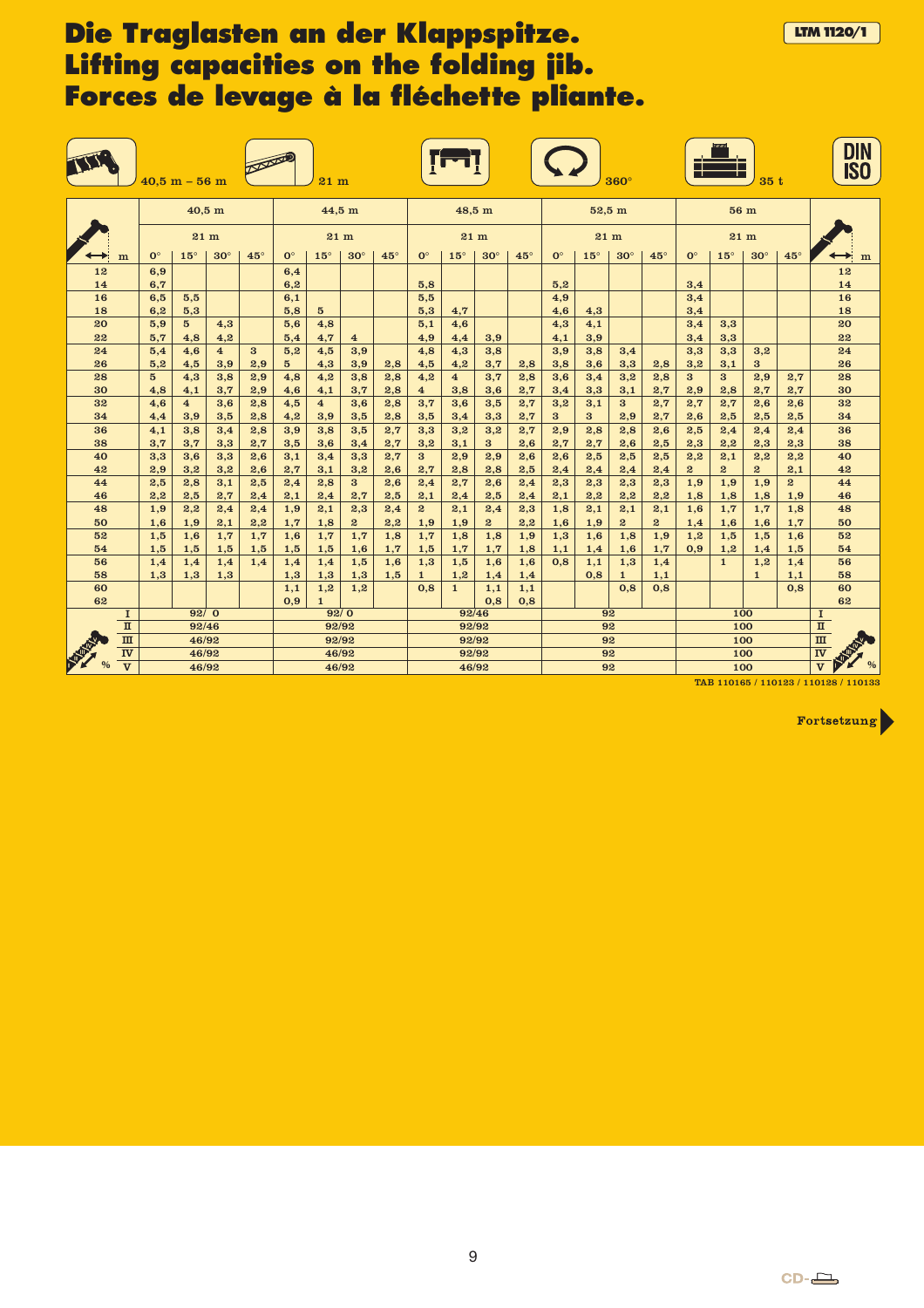### **Die Traglasten an der Klappspitze. LETTE ETA 1120/1 Lifting capacities on the folding jib. Forces de levage à la fléchette pliante.**

|          |                         |                      | $40.5 m - 56 m$         |                |                  |                       | 28 <sub>m</sub> |              |                  |                      |              |                |            |                      |              | $360^\circ$      |                                          |                      |                              | 35t                 |                              | <b>DIN</b><br><b>ISO</b> |
|----------|-------------------------|----------------------|-------------------------|----------------|------------------|-----------------------|-----------------|--------------|------------------|----------------------|--------------|----------------|------------|----------------------|--------------|------------------|------------------------------------------|----------------------|------------------------------|---------------------|------------------------------|--------------------------|
|          |                         |                      | 40,5 m                  |                |                  |                       |                 | 44,5 m       |                  |                      |              | 48,5 m         |            |                      | 52,5m        |                  |                                          |                      |                              | 56 m                |                              |                          |
|          |                         |                      |                         | 28 m           |                  |                       |                 | 28 m         |                  |                      |              | 28 m           |            |                      |              | 28 m             |                                          |                      |                              | 28 m                |                              |                          |
|          | m                       | $\mathbf{O}^{\circ}$ | $15^{\circ}$            | $30^\circ$     | $45^\circ$       | $\mathbf{0}^{\circ}$  | $15^\circ$      | $30^\circ$   | $45^\circ$       | $\mathbf{O}^{\circ}$ | $15^\circ$   | $30^\circ$     | $45^\circ$ | $\mathbf{O}^{\circ}$ | $15^{\circ}$ | $30^\circ$       | $45^\circ$                               | $\mathbf{0}^{\circ}$ | $15^\circ$                   | $30^\circ$          | $45^\circ$                   | m                        |
| 12       |                         | 5,1                  |                         |                |                  |                       |                 |              |                  |                      |              |                |            |                      |              |                  |                                          |                      |                              |                     |                              | 12                       |
| 14       |                         | $5\overline{a}$      |                         |                |                  | 4,6                   |                 |              |                  | 4,1                  |              |                |            |                      |              |                  |                                          |                      |                              |                     |                              | 14                       |
| 16       |                         | 4,9                  |                         |                |                  | 4,5                   |                 |              |                  | $\overline{4}$       |              |                |            | 3,6                  |              |                  |                                          |                      |                              |                     |                              | 16                       |
| 18       |                         | 4,8                  |                         |                |                  | 4,4                   |                 |              |                  | 3,9                  |              |                |            | 3,5                  |              |                  |                                          |                      |                              |                     |                              | 18                       |
| 20       |                         | 4,6                  | $\overline{\mathbf{4}}$ |                |                  | 4,3                   | 3,8             |              |                  | 3,9                  |              |                |            | 3,4                  |              |                  |                                          |                      |                              |                     |                              | 20<br>22                 |
| 22<br>24 |                         | 4,4<br>4,3           | 3,8<br>3,6              |                |                  | 4,2<br>$\overline{4}$ | 3,7<br>3,5      |              |                  | 3,8<br>3,7           | 3,4<br>3,3   |                |            | 3,2<br>3,1           | 2,9<br>2,8   |                  |                                          | 1,5                  |                              |                     |                              | 24                       |
| 26       |                         | 4,1                  | 3,5                     | 2,8            |                  | 3,9                   | 3,4             | 2,7          |                  | 3,5                  | 3,2          | 2,6            |            | 2,9                  | 2,7          |                  |                                          | 1,5                  |                              |                     |                              | 26                       |
| 28       |                         | 3,9                  | 3,3                     | 2,7            |                  | 3,8                   | 3,2             | 2,6          |                  | 3,4                  | 3,1          | 2,5            |            | 2,8                  | 2,6          | 2,3              |                                          | 1,5                  |                              |                     |                              | 28                       |
| 30       |                         | 3,7                  | 3,2                     | 2,6            | $\boldsymbol{2}$ | 3,6                   | 3,1             | 2,5          | $\boldsymbol{2}$ | 3,2                  | $\bf{3}$     | 2,4            |            | 2,7                  | 2,5          | 2,3              |                                          | 1,5                  | 1,3                          |                     |                              | 30                       |
| 32       |                         | 3,6                  | 3,1                     | 2,5            | 1,9              | 3,5                   | $\bf{3}$        | 2,5          | 1,9              | 3                    | 2,9          | 2,4            | 1,9        | 2,5                  | 2,4          | 2,2              | 1,8                                      | 1,5                  | 1,3                          |                     |                              | 32                       |
| 34       |                         | 3,4                  | 2,9                     | 2,4            | 1,9              | 3,3                   | 2,9             | 2,4          | 1,9              | 2,9                  | 2,8          | 2,4            | 1,9        | 2,4                  | 2,3          | 2,1              | 1,7                                      | 1,5                  | 1,3                          | 1,1                 |                              | 34                       |
| 36       |                         | 3,2                  | 2,8                     | 2,4            | 1,8              | 3,2                   | 2,8             | 2,3          | 1,8              | 2,7                  | 2,6          | 2,3            | 1,8        | 2,3                  | 2,2          | $\boldsymbol{2}$ | 1,7                                      | 1,5                  | 1,3                          | 1,1                 |                              | 36                       |
| 38       |                         | 3,1                  | 2,7                     | 2,3            | 1,8              | 3.1                   | 2,7             | 2.3          | 1,8              | 2.6                  | 2,5          | 2,3            | 1,8        | 2,1                  | 2,1          | 1,9              | 1,7                                      | 1,5                  | 1,3                          | 1,1                 | 1                            | 38                       |
| 40       |                         | 2,9                  | 2,6                     | 2,3            | 1,7              | 2,9                   | 2,6             | 2,3          | 1,8              | 2,4                  | 2,3          | 2,2            | 1,7        | $\boldsymbol{2}$     | $\mathbf{2}$ | 1,9              | 1,7                                      | 1,5                  | 1,3                          | 1,1                 | $\mathbf{1}$                 | 40                       |
| 42       |                         | 2.8                  | 2.5                     | 2.2            | 1,7              | 2.7                   | 2,5             | 2,2          | 1,7              | 2.3                  | 2,2          | 2.1            | 1,7        | 1,9                  | 1,9          | 1,8              | 1,7                                      | 1,5                  | 1,3                          | 1,1                 | 1                            | 42                       |
| 44       |                         | 2,5                  | 2,4                     | 2,2            | 1,7              | 2,4                   | 2,4             | 2,2          | 1,7              | 2,2                  | 2,1          | 2,1            | 1,7        | 1,8                  | 1,8          | 1,7              | 1,6                                      | 1,4                  | 1,3                          | 1,1                 | $\mathbf{1}$                 | 44                       |
| 46       |                         | 2,2                  | 2,3                     | 2,1            | 1,7              | 2,1                   | 2,3             | 2,2          | 1,7              | $\mathbf{2}$         | $\mathbf{2}$ | $\overline{2}$ | 1,6        | 1,7                  | 1,7          | 1,6              | 1,6                                      | 1,3                  | 1,3                          | 1,1                 | $\mathbf{1}$                 | 46                       |
| 48       |                         | 1,9                  | 2,3                     | 2,1            | 1,7              | 1,8                   | 2,2             | 2,1          | 1,7              | 1,7                  | 1,9          | 1,9            | 1,6        | 1,6                  | 1,6          | 1,6              | 1,6                                      | 1,2                  | 1,3                          | 1,1                 | $\mathbf{1}$                 | 48                       |
| 50       |                         | 1,7                  | $\boldsymbol{2}$        | 2,1            | 1,7              | 1,5                   | 1,9             | 2,1          | 1,7              | 1,5                  | 1,8          | 1,8            | 1,6        | 1,5                  | 1,5          | 1,5              | 1,5                                      | 1,2                  | 1,2                          | 1,1                 | 1                            | 50                       |
| 52<br>54 |                         | 1,4                  | 1,8                     | $\overline{2}$ | 1,7<br>1,7       | 1,3                   | 1,7             | $\mathbf{2}$ | 1,7              | 1,3                  | 1,6          | 1,7            | 1,6        | 1,2                  | 1,4          | 1,4              | 1,5                                      | 1,1<br>0,8           | 1,1                          | 1,1                 | $\mathbf{1}$                 | 52<br>54                 |
| 56       |                         | 1,1<br>$\mathbf{1}$  | 1,5<br>1,2              | 1,8<br>1,4     | 1,6              | 1,2<br>1,1            | 1,4<br>1,2      | 1,7<br>1,4   | 1,6<br>1,6       | 1,3<br>1,2           | 1,4<br>1,2   | 1,6<br>1,4     | 1,5<br>1,5 | $\mathbf{1}$         | 1,4<br>1,1   | 1,3<br>1,3       | 1,4<br>1,4                               |                      | $\mathbf{1}$<br>$\mathbf{1}$ | 1,1<br>$\mathbf{1}$ | $\mathbf{1}$<br>$\mathbf{1}$ | 56                       |
| 58       |                         | 0,9                  | $\mathbf{1}$            | 1,1            | 1,2              | 1                     | 1,1             | 1,1          | 1,3              | $\mathbf{1}$         | 1,1          | 1,2            | 1,4        |                      | 0,9          | 1,2              | 1,3                                      |                      |                              | 0,9                 | $\mathbf{1}$                 | 58                       |
| 60       |                         | 0,9                  | 0,9                     | 0,9            | $\mathbf{1}$     | 0,9                   | $\mathbf{1}$    | $\mathbf{1}$ | 1,1              | 0,8                  | $\mathbf{1}$ | 1,1            | 1,2        |                      |              | $\mathbf{1}$     | 1,2                                      |                      |                              | 0,8                 | 0,9                          | 60                       |
| 62       |                         | 0.8                  | 0.8                     | 0.8            | 0.9              | 0.8                   | 0.9             | 0.9          | $\mathbf{1}$     |                      | 0,9          | $\mathbf{1}$   | 1,1        |                      |              |                  | 0.9                                      |                      |                              |                     | 0.8                          | 62                       |
| 64       |                         |                      |                         |                |                  |                       |                 | 0,8          | $\mathbf{1}$     |                      |              | 0,8            | 0,9        |                      |              |                  |                                          |                      |                              |                     |                              | 64                       |
|          | $\mathbf{I}$            |                      | 92/0                    |                |                  |                       | 92/0            |              |                  |                      | 92/46        |                |            |                      | 92           |                  |                                          |                      | 100                          |                     |                              | <b>I</b>                 |
|          | $\mathbf n$             |                      | 92/46                   |                |                  |                       | 92/92           |              |                  |                      | 92/92        |                |            |                      | 92           |                  |                                          |                      | 100                          |                     |                              | $\mathbf{u}$             |
|          | $\mathbf{m}$            |                      | 46/92                   |                |                  | 92/92                 |                 |              |                  | 92/92                |              |                |            | 92                   |              |                  |                                          | 100                  |                              |                     | $\overline{\text{III}}$      |                          |
|          | $\overline{\mathbf{v}}$ | 46/92<br>46/92       |                         |                |                  | 92/92                 |                 |              |                  | 92                   |              |                |            | 100                  |              |                  | $\overline{\mathbf{w}}$                  |                      |                              |                     |                              |                          |
|          | $\overline{\mathbf{V}}$ | 46/92<br>46/92       |                         |                |                  | 46/92                 |                 |              |                  | 92                   |              |                |            | 100                  |              |                  | $\frac{9}{6}$<br>$\overline{\mathbf{v}}$ |                      |                              |                     |                              |                          |

TAB 110165 / 110123 / 110128 / 110133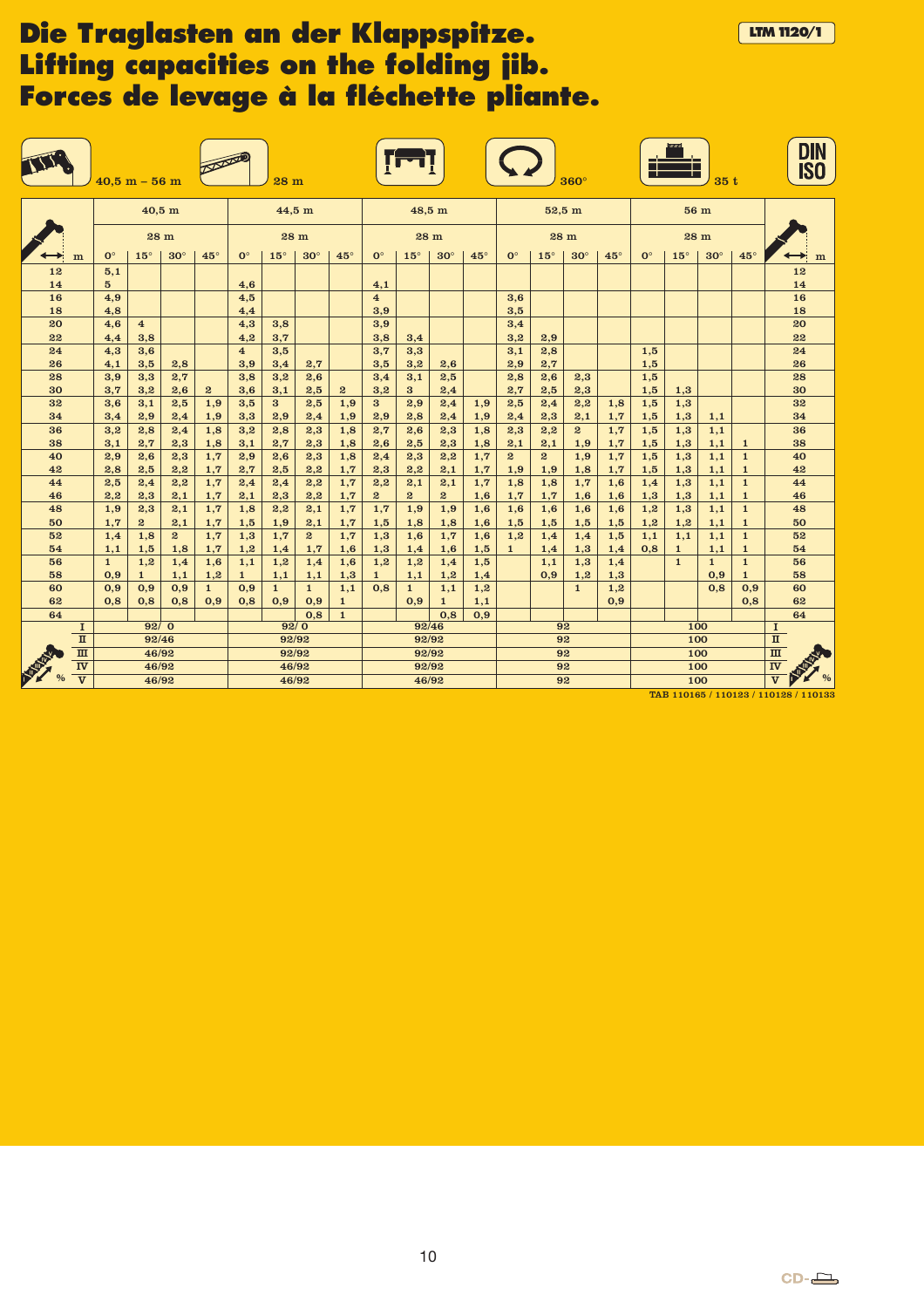### **Die Traglasten an der Klappspitze. Lifting capacities on the folding jib. Forces de levage à la fléchette pliante.**

|                  |                         |                | $40.5 m - 56 m$         |                  |               |                      | $11.2 \text{ m}$ |                         |                |                |                  |                |                       |                       |                       | $360^\circ$     |                                                          |                |                  | 35t                     |                 | 85%            |
|------------------|-------------------------|----------------|-------------------------|------------------|---------------|----------------------|------------------|-------------------------|----------------|----------------|------------------|----------------|-----------------------|-----------------------|-----------------------|-----------------|----------------------------------------------------------|----------------|------------------|-------------------------|-----------------|----------------|
|                  |                         |                |                         | $40,5$ m         |               |                      | 44,5 m           |                         |                |                | 48,5 m           |                |                       |                       | $52.5 \text{ m}$      |                 |                                                          |                | 56 m             |                         |                 |                |
|                  |                         |                |                         | $11,2 \text{ m}$ |               |                      | $11,2 \text{ m}$ |                         |                |                | $11,2 \text{ m}$ |                |                       |                       | $11,2 \text{ m}$      |                 |                                                          |                | $11,2 \text{ m}$ |                         |                 |                |
|                  | m                       | $0^{\circ}$    | $15^\circ$              | $30^\circ$       | $45^\circ$    | $\mathbf{O}^{\circ}$ | $15^\circ$       | $30^\circ$              | $45^\circ$     | $0^{\circ}$    | $15^{\circ}$     | $30^\circ$     | $45^\circ$            | $0^{\circ}$           | $15^{\circ}$          | $30^\circ$      | $45^\circ$                                               | $0^{\circ}$    | $15^{\circ}$     | $30^\circ$              | $45^\circ$      | m              |
| $\boldsymbol{9}$ |                         | 17,3           |                         |                  |               |                      |                  |                         |                |                |                  |                |                       |                       |                       |                 |                                                          |                |                  |                         |                 | 9              |
| 10               |                         | 17,3           |                         |                  |               | 14,8                 |                  |                         |                |                |                  |                |                       |                       |                       |                 |                                                          |                |                  |                         |                 | 10             |
| 12<br>14         |                         | 16,9<br>15,8   | 12,7<br>11,9            | 9,1              |               | 14,6<br>13.7         | 12,4<br>11,6     |                         |                | 11,6<br>11     | 10.3             |                |                       | 9,4<br>8,9            | 8,4                   |                 |                                                          | 6,5<br>6,5     |                  |                         |                 | 12<br>14       |
| 16               |                         | 14,5           | 11,1                    | 8,7              | 7,3           | 12,5                 | 10,9             | 8,6                     |                | 10,3           | 9,5              | 7,4            |                       | 8,4                   | 7,9                   | 7,2             |                                                          | 6,5            | 6,2              |                         |                 | 16             |
| 18               |                         | 13,2           | 10,4                    | 8,3              | 7,1           | 11,3                 | 10,3             | 8,2                     | 7,1            | 9,4            | 8,8              | 7,4            | 5,9                   | 7,9                   | 7,4                   | 6,9             | 5,6                                                      | 6,5            | 6,2              | 5,9                     |                 | 18             |
| 20               |                         | 12,1           | 9,9                     | 7,9              | 6,9           | 10,3                 | 9,8              | 7,8                     | 6,9            | 8,7            | 8,1              | 7,3            | 5,9                   | 7,2                   | 6,8                   | 6,5             | 5,6                                                      | 6              | 5,8              | 5,5                     | 5,2             | 20             |
| 22               |                         | 10,9           | 9,3                     | 7,4              | 6,7           | 9,4                  | 9,1              | 7,4                     | 6,7            | 8              | 7,5              | 6,9            | 5,7                   | 6,7                   | 6,3                   | 6,1             | 5,5                                                      | 5,6            | 5,4              | 5,2                     | $5\overline{5}$ | 22             |
| 24               |                         | 9,9            | 8,9                     | 7                | 6,2           | 8,6                  | 8,4              | 6,9                     | 6,3            | 7,4            | 7                | 6,5            | 5,4                   | 6,2                   | 5,8                   | 5,7             | 5,3                                                      | 5,2            | $5\overline{a}$  | 4,9                     | 4,7             | 24             |
| 26               |                         | 8.7            | 8,4                     | 6.6              | 5,7           | 7.9                  | 7.7              | 6.5                     | 5,8            | 6,8            | 6,5              | 6.1            | 5,1                   | 5,7                   | 5,4                   | 5,3             | $5\overline{a}$                                          | 4,8            | 4,7              | 4,6                     | 4.5             | 26             |
| 28               |                         | 7,6            | 8                       | 6,2              | 5,2           | 7,3                  | 7,1              | 6,1                     | 5,3            | 6,2            | 6,1              | 5,7            | 4,8                   | 5,3                   | 5,1                   | $5\overline{5}$ | 4,7                                                      | 4,5            | 4,4              | 4,3                     | 4,3             | 28             |
| 30               |                         | 6,6            | 7                       | 5,7              | 4,8           | 6,5                  | 6,6              | 5,7                     | 4,9            | 5,7            | 5,6              | 5,3            | 4,4                   | 4,9                   | 4,8                   | 4,7             | 4,4                                                      | 4,2            | 4,1              | $\overline{\mathbf{4}}$ | 4,1             | 30             |
| 32<br>34         |                         | 5,7<br>4,8     | 6,1                     | 5,3              | 4,4           | 5,6                  | 6                | 5,4                     | 4,5            | 5,3            | 5,3              | 4,9            | 4,2                   | 4,6                   | 4,5                   | 4,4             | 4,2                                                      | 3,9            | 3,8              | 3,8                     | 3,8             | 32<br>34       |
| 36               |                         | 4,2            | 5,2<br>4,4              | 4,9<br>4,5       | 4,1<br>3,8    | 4,7<br>4,1           | 5,1<br>4,4       | 5<br>4,6                | 4,2<br>3,9     | 4,8<br>4,2     | 4,9<br>4,5       | 4,6<br>4,3     | $\overline{4}$<br>3,7 | 4,3<br>$\overline{4}$ | 4,2<br>$\overline{4}$ | 4,2<br>3,9      | 3,9<br>3,6                                               | 3,6<br>3,4     | 3,6<br>3,4       | 3,6<br>3,4              | 3,6<br>3,4      | 36             |
| 38               |                         | 3.7            | 3,9                     | 4,1              | 3,5           | 3.6                  | 3,8              | $\overline{\mathbf{4}}$ | 3,6            | 3,7            | 3,9              | $\overline{4}$ | 3,6                   | 3,8                   | 3,8                   | 3,7             | 3,4                                                      | 3,2            | 3,2              | 3,2                     | 3,2             | 38             |
| 40               |                         | 3,2            | 3,4                     | 3,6              | 3,3           | 3,1                  | 3,3              | 3,5                     | 3,4            | 3,3            | 3,5              | 3,6            | 3,4                   | 3,4                   | 3,6                   | 3,5             | 3,2                                                      | 3              | 3,1              | 3                       | $\mathbf{3}$    | 40             |
| 42               |                         | 2,9            | 3                       | 3,1              | 3,1           | 2,9                  | 3                | 3                       | 3,1            | 3,1            | 3,3              | 3,2            | 3,2                   | 2,9                   | 3,1                   | 3,3             | $\bf{3}$                                                 | 2,8            | 2,9              | 2,9                     | 2,8             | 42             |
| 44               |                         | 2,8            | 2,9                     | 2,8              | 2,6           | 2,7                  | 2,8              | 2,8                     | 2,7            | 2,9            | 3,1              | 3              | 2,8                   | 2,5                   | 2,7                   | 2,9             | 2,8                                                      | 2,4            | 2,6              | 2,7                     | 2,7             | 44             |
| 46               |                         | 2.6            | 2.7                     | 2.6              | 2.1           | 2.5                  | 2,6              | 2.6                     | 2.6            | 2.7            | 2,8              | 2.9            | 2,5                   | 2,1                   | 2,3                   | 2,5             | 2.6                                                      | $\overline{2}$ | 2.2              | 2,4                     | 2.5             | 46             |
| 48               |                         | 2,5            | 2,5                     | 2,4              | 1,9           | 2,4                  | 2,4              | 2,5                     | 2,5            | 2,3            | 2,5              | 2,6            | 2,3                   | 1,8                   | $\overline{2}$        | 2,1             | 2,2                                                      | 1,7            | 1,9              | $\boldsymbol{2}$        | 2,1             | 48             |
| 50               |                         |                |                         |                  |               | 2.3                  | 2,3              | 2,3                     | 2,4            | $\overline{2}$ | 2,2              | 2,2            | 2,1                   | 1,5                   | 1,7                   | 1,8             | 1,8                                                      | 1,4            | 1,6              | 1,7                     | 1,8             | 50             |
| 52               |                         |                |                         |                  |               | $\boldsymbol{2}$     | 2,1              | 2,1                     | $\overline{2}$ | 1,7            | 1,8              | 1,9            | 1,9                   | 1,2                   | 1.4                   | 1,5             | 1,5                                                      | 1,1            | 1,3              | 1,4                     | 1,5             | 52             |
| 54               |                         |                |                         |                  |               |                      |                  |                         |                | 1,4            | 1,5              | 1,5            | 1,5                   | 0,9                   | $\mathbf{1}$          | 1,1             | 1,2                                                      | 0,8            | $\mathbf{1}$     | 1,1                     | 1,2             | 54             |
| 56               |                         |                | 92/0                    |                  |               |                      |                  |                         |                | 1,1            | 1,2<br>92/46     | 1,2            |                       |                       |                       | 0,8<br>92       | 0,8                                                      |                | 100              | 0.8                     | 0,8             | 56<br>$\bf{I}$ |
|                  | 1<br>$\mathbf n$        |                |                         |                  | 92/0<br>92/92 |                      |                  |                         | 92/92          |                |                  |                | 92                    |                       |                       |                 | 100                                                      |                |                  | $\rm I\hspace{-.1em}I$  |                 |                |
|                  | $\mathbf{m}$            |                | 92/46<br>46/92<br>92/92 |                  |               |                      | 92/92            |                         |                |                | 92               |                |                       |                       | 100                   |                 |                                                          | $\mathbf m$    |                  |                         |                 |                |
|                  | <b>IV</b>               | 46/92<br>46/92 |                         |                  |               | 92/92                |                  |                         |                | 92             |                  |                |                       | 100                   |                       |                 | <b>DESCRIPTION</b><br>$\overline{\overline{\mathbf{N}}}$ |                |                  |                         |                 |                |
|                  | $\overline{\mathbf{v}}$ | 46/92<br>46/92 |                         |                  |               | 46/92                |                  |                         |                |                | 92               |                |                       | 100                   |                       |                 | $\overline{\mathbf{v}}$<br>$\frac{0}{0}$                 |                |                  |                         |                 |                |

TAB 110168 / 110161 / 110162 / 110163

Fortsetzung

**LTM1120/1**

# **The LTM 1120/1 can be equipped to tackle any job.**

 $CD-\Box$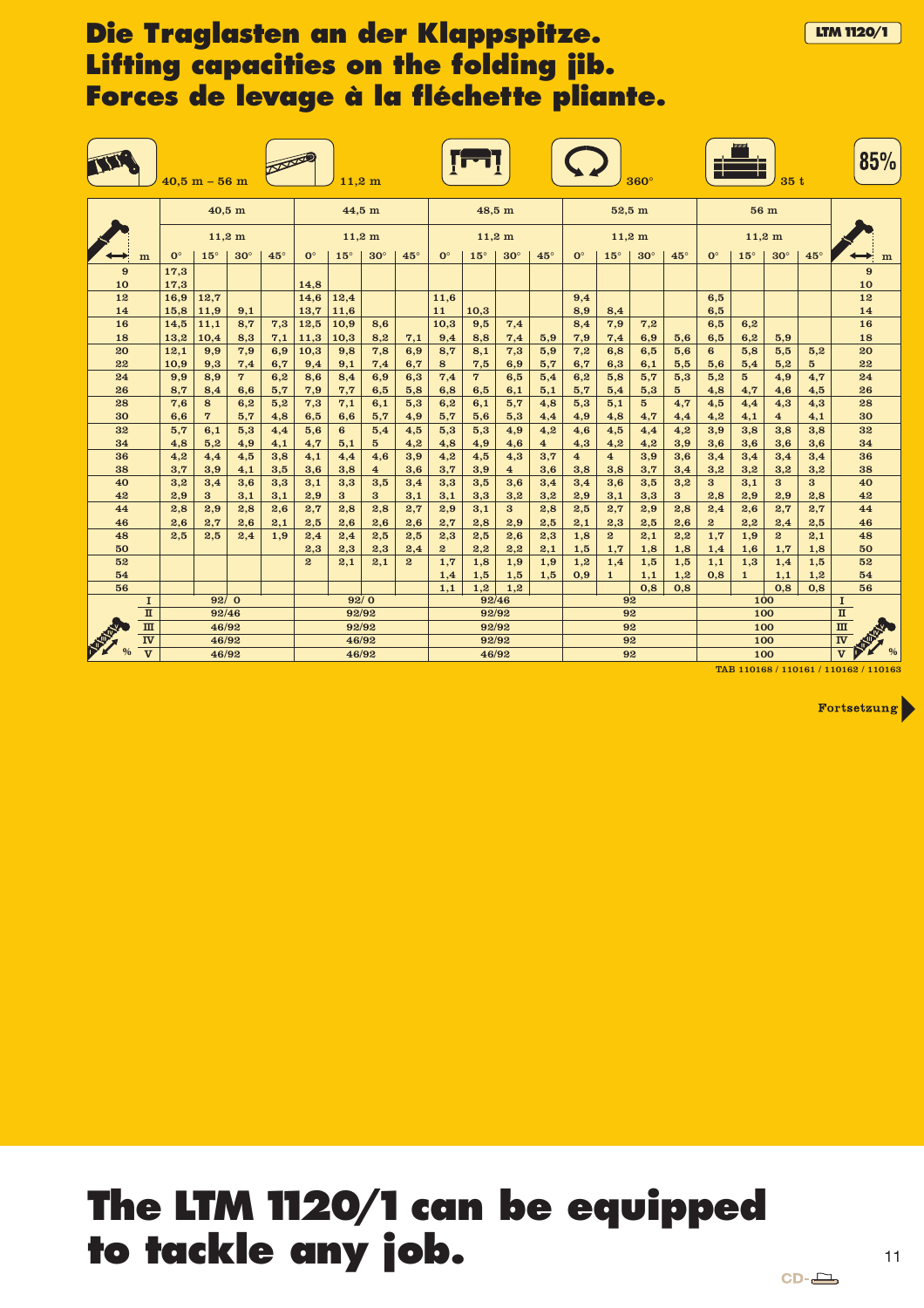### **Die Traglasten an der Klappspitze. Lifting capacities on the folding jib. Forces de levage à la fléchette pliante.**

|          |                         |                         | $40.5~\mathrm{m}$ – $56~\mathrm{m}$ |                         |            |                       | $21 \text{ m}$  |                         |                |                      |                |                |                |                  |                  | $360^\circ$    |                                                        |                                     |                       | 35t                 |            | 85%      |
|----------|-------------------------|-------------------------|-------------------------------------|-------------------------|------------|-----------------------|-----------------|-------------------------|----------------|----------------------|----------------|----------------|----------------|------------------|------------------|----------------|--------------------------------------------------------|-------------------------------------|-----------------------|---------------------|------------|----------|
|          |                         |                         |                                     | 40,5 m                  |            |                       | 44,5 m          |                         |                |                      | 48,5 m         |                |                |                  |                  | $52,5$ m       |                                                        |                                     |                       | 56 <sub>m</sub>     |            |          |
|          |                         |                         |                                     | $21 \text{ m}$          |            |                       | $21 \text{ m}$  |                         |                |                      | $21 \text{ m}$ |                |                |                  |                  | $21 \text{ m}$ |                                                        |                                     |                       | $21 \text{ m}$      |            |          |
|          | m                       | $0^{\circ}$             | $15^{\circ}$                        | $30^\circ$              | $45^\circ$ | $\mathbf{O}^{\circ}$  | $15^\circ$      | $30^\circ$              | $45^\circ$     | $\mathbf{O}^{\circ}$ | $15^{\circ}$   | $30^\circ$     | $45^\circ$     | $0^{\circ}$      | $15^\circ$       | $30^\circ$     | $45^\circ$                                             | $\mathbf{O}^{\circ}$                | $15^\circ$            | $30^\circ$          | $45^\circ$ | m        |
| 12       |                         | 7,6                     |                                     |                         |            | $\overline{7}$        |                 |                         |                |                      |                |                |                |                  |                  |                |                                                        |                                     |                       |                     |            | 12       |
| 14       |                         | 7.4                     |                                     |                         |            | 6.9                   |                 |                         |                | 6.3                  |                |                |                | 5.7              |                  |                |                                                        | 3,7                                 |                       |                     |            | 14       |
| 16       |                         | 7,1                     | 6,1                                 |                         |            | 6,7                   |                 |                         |                | 6,1                  |                |                |                | 5,4              |                  |                |                                                        | 3,7                                 |                       |                     |            | 16       |
| 18       |                         | 6,8                     | 5,8                                 |                         |            | 6,4                   | 5,5             |                         |                | 5,9                  | 5,2            |                |                | 5,1              | 4,7              |                |                                                        | 3,7                                 |                       |                     |            | 18       |
| 20<br>22 |                         | 6,5<br>6,2              | 5,5                                 | 4,7                     |            | 6,2<br>$6\phantom{1}$ | 5,3             |                         |                | 5,6                  | $5^{\circ}$    |                |                | 4,8              | 4,5              |                |                                                        | 3,7<br>3,7                          | 3,6                   |                     |            | 20<br>22 |
| 24       |                         | 6                       | 5,3<br>5,1                          | 4,6<br>4,4              | 3,3        | 5,7                   | 5,1<br>4,9      | 4,4<br>4,3              |                | 5,4<br>5,3           | 4,9<br>4,7     | 4,3<br>4,2     |                | 4,5<br>4,3       | 4,3<br>4,1       | 3,7            |                                                        | 3,7                                 | 3,6<br>3,6            | 3,5                 |            | 24       |
| 26       |                         | 5.7                     | 4,9                                 | 4,3                     | 3,2        | 5,5                   | 4,8             | 4,2                     | 3,1            | $5\overline{a}$      | 4,6            | 4,1            | 3,1            | 4,1              | 3,9              | 3,6            | 3,1                                                    | 3,5                                 | 3,4                   | 3,3                 |            | 26       |
| 28       |                         | 5,5                     | 4,7                                 | 4,2                     | 3,2        | 5,3                   | 4,6             | 4,2                     | 3,1            | 4,7                  | 4,4            | $\overline{4}$ | 3              | $\overline{4}$   | 3,8              | 3,5            | 3,1                                                    | 3,3                                 | 3,3                   | 3,2                 | 3          | 28       |
| 30       |                         | 5,2                     | 4,6                                 | 4,1                     | 3,2        | 5,1                   | 4,5             | 4,1                     | 3,1            | 4,4                  | 4,2            | $\overline{4}$ | 3              | 3,7              | 3,6              | 3,4            | 3                                                      | 3,2                                 | 3,1                   | 3                   | 2,9        | 30       |
| 32       |                         | $5\overline{5}$         | 4,4                                 | $\overline{\mathbf{4}}$ | 3,1        | 4,9                   | 4,4             | $\overline{\mathbf{4}}$ | 3,1            | 4,1                  | $\overline{4}$ | 3,9            | 3              | 3,5              | 3,4              | 3,3            | 3                                                      | $\bf{3}$                            | 2,9                   | 2,9                 | 2,8        | 32       |
| 34       |                         | 4,9                     | 4,3                                 | 3,9                     | 3,1        | 4,6                   | 4,2             | 3,9                     | $\bf{3}$       | 3,9                  | 3,7            | 3,7            | $\bf{3}$       | 3,3              | 3,3              | 3,2            | 2,9                                                    | 2,9                                 | 2,8                   | 2,7                 | 2.7        | 34       |
| 36       |                         | 4,6                     | 4,2                                 | 3,8                     | 3          | 4,3                   | 4,1             | 3,8                     | $\bf{3}$       | 3,7                  | 3,6            | 3,5            | 2,9            | 3,2              | 3,1              | 3,1            | 2,9                                                    | 2,7                                 | 2,6                   | 2,6                 | 2,6        | 36       |
| 38       |                         | $\overline{\mathbf{4}}$ | 4,1                                 | 3,7                     | 3          | 3,9                   | $\overline{4}$  | 3.8                     | 3              | 3,5                  | 3,4            | 3,3            | 2,9            | $\mathbf{3}$     | 2,9              | 2,9            | 2,8                                                    | 2,5                                 | 2,5                   | 2,5                 | 2.5        | 38       |
| 40       |                         | 3,6                     | 3,9                                 | 3,6                     | 2,9        | 3,4                   | 3,8             | 3,7                     | 2,9            | 3,3                  | 3,2            | 3,2            | 2,8            | 2,8              | 2,8              | 2,8            | 2,7                                                    | 2,4                                 | 2,3                   | 2,4                 | 2,4        | 40       |
| 42       |                         | 3,2                     | 3,5                                 | 3,5                     | 2,8        | 3                     | 3,4             | 3.6                     | 2,9            | 3                    | 3,1            | 3              | 2,8            | 2,7              | 2,6              | 2,6            | 2,6                                                    | 2,2                                 | 2,2                   | 2,2                 | 2.3        | 42       |
| 44<br>46 |                         | 2,8<br>2,4              | 3,1<br>2,8                          | 3,4<br>3                | 2,8<br>2,7 | 2,6<br>2,3            | $\bf{3}$<br>2,7 | 3,3<br>2,9              | 2,8<br>2,8     | 2,6<br>2,3           | 2,9<br>2,6     | 2,9<br>2,8     | 2,7<br>2,6     | 2,5<br>2,3       | 2,5<br>2,4       | 2,5<br>2,4     | 2,5<br>2,4                                             | 2,1<br>1,9                          | 2,1<br>$\overline{2}$ | 2,1<br>$\mathbf{z}$ | 2,2<br>2,1 | 44<br>46 |
| 48       |                         | 2,1                     | 2,4                                 | 2,6                     | 2,6        | 2,1                   | 2,3             | 2,6                     | 2,7            | 2,2                  | 2,3            | 2,6            | 2,5            | $\boldsymbol{2}$ | 2,3              | 2,3            | 2,3                                                    | 1,8                                 | 1,8                   | 1,9                 | 1,9        | 48       |
| 50       |                         | 1,7                     | $\boldsymbol{2}$                    | 2,3                     | 2,4        | 1,9                   | $\mathbf{2}$    | 2,2                     | 2,4            | $\boldsymbol{2}$     | 2,1            | 2,2            | 2,4            | 1,7              | $\boldsymbol{2}$ | 2,2            | 2,2                                                    | 1,5                                 | 1,7                   | 1,8                 | 1,8        | 50       |
| 52       |                         | 1,7                     | 1,8                                 | 1,9                     | 1,9        | 1,8                   | 1,8             | 1,9                     | $\overline{2}$ | 1,9                  | $\overline{2}$ | $\overline{2}$ | $\overline{2}$ | 1,4              | 1,7              | $\mathbf{2}$   | 2,1                                                    | 1,3                                 | 1,6                   | 1,7                 | 1,7        | 52       |
| 54       |                         | 1,6                     | 1.6                                 | 1,6                     | 1,7        | 1.6                   | 1,7             | 1.7                     | 1,8            | 1.6                  | 1,8            | 1.9            | 1,9            | 1,1              | 1,4              | 1,7            | 1,8                                                    | $\mathbf{1}$                        | 1.3                   | 1,6                 | 1.6        | 54       |
| 56       |                         | 1,5                     | 1,5                                 | 1,5                     | 1,5        | 1,5                   | 1,6             | 1,6                     | 1,7            | 1,4                  | 1,6            | 1,8            | 1,8            | 0,9              | 1,2              | 1,4            | 1,5                                                    | 0,8                                 | 1,1                   | 1,3                 | 1,5        | 56       |
| 58       |                         | 1,4                     | 1,4                                 | 1,4                     |            | 1,4                   | 1,4             | 1,5                     | 1,6            | 1,1                  | 1,4            | 1,5            | 1,6            |                  | 0,9              | 1,1            | 1,2                                                    |                                     | 0,8                   | $\mathbf{1}$        | 1,2        | 58       |
| 60       |                         |                         |                                     |                         |            | 1,2                   | 1,3             | 1,3                     |                | 0,9                  | 1,1            | 1,2            | 1,2            |                  |                  | 0,8            | 0,9                                                    |                                     |                       | 0,8                 | 0,9        | 60       |
| 62       |                         |                         |                                     |                         |            | $\mathbf{1}$          | 1,1             |                         |                |                      | 0,8            | 0,9            | 0,9            |                  |                  |                |                                                        |                                     |                       |                     |            | 62       |
|          | 1<br>$\mathbf{I}$       |                         | 92/0<br>92/0<br>92/46<br>92/92      |                         |            |                       | 92/46<br>92/92  |                         |                |                      |                | 92<br>92       |                |                  |                  | 100<br>100     |                                                        | $\bf{I}$<br>$\overline{\mathbf{u}}$ |                       |                     |            |          |
|          | $\mathbf{m}$            | 46/92<br>92/92          |                                     |                         |            | 92/92                 |                 |                         |                |                      | 92             |                |                |                  | 100              |                | $\overline{\mathbf{m}}$                                |                                     |                       |                     |            |          |
|          | IV                      | 46/92                   |                                     |                         |            | 92/92                 |                 |                         |                |                      | 92             |                |                |                  | 100              |                | $\overline{\textbf{I}^{\textbf{V}}}$                   |                                     |                       |                     |            |          |
|          | $\overline{\mathbf{V}}$ | 46/92<br>46/92<br>46/92 |                                     |                         |            | 46/92                 |                 |                         |                |                      | 92             |                |                |                  | 100              |                | <b>DES</b><br>$\frac{0}{0}$<br>$\overline{\mathbf{v}}$ |                                     |                       |                     |            |          |

TAB 110168 / 110161 / 110162 / 110163

Fortsetzung

**LTM1120/1**

# **La LTM1120/1possède l'équipement qui convient à chaque problème.**

12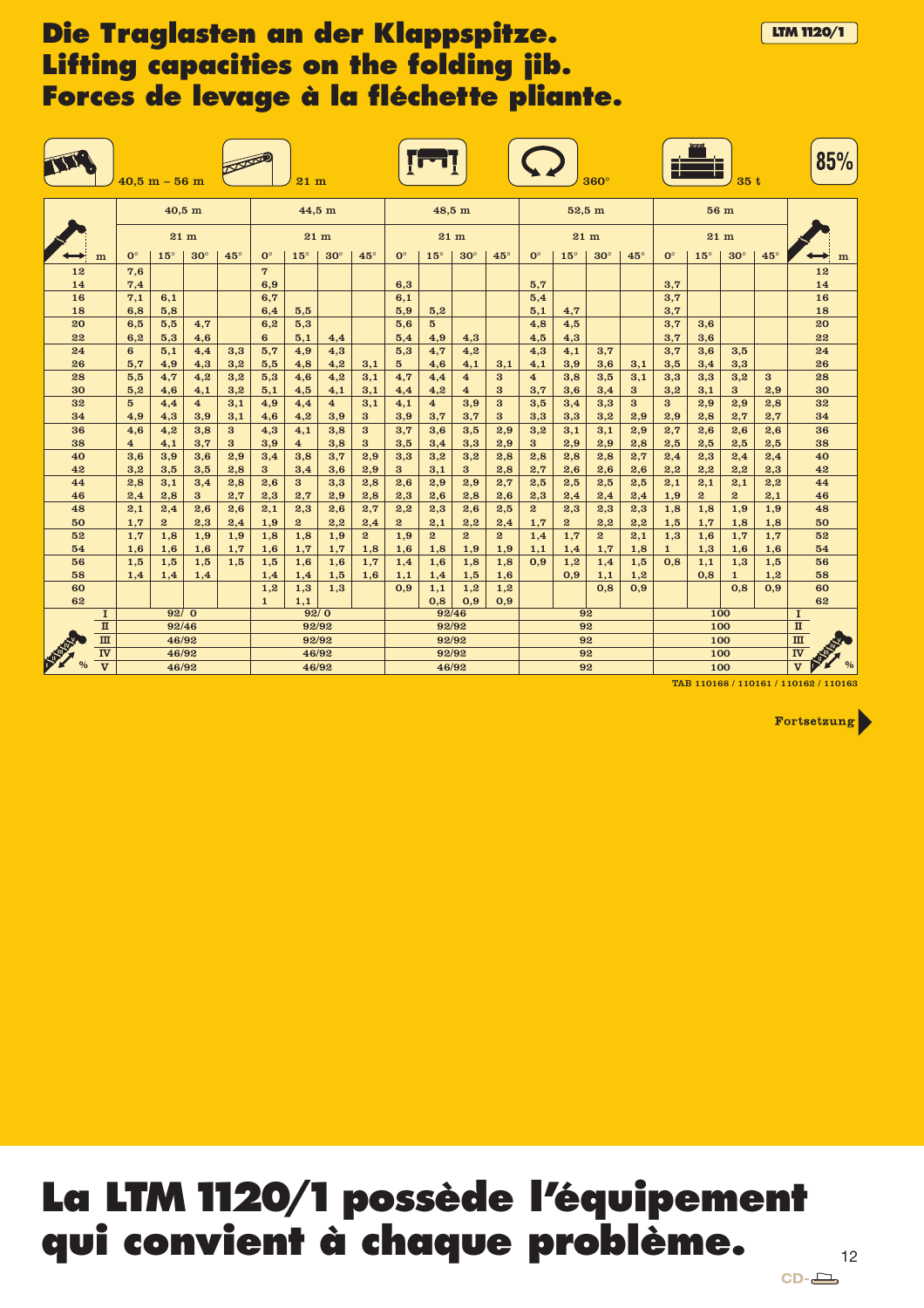### **Die Traglasten an der Klappspitze. LETTEN 1120/1 Lifting capacities on the folding jib. Forces de levage à la fléchette pliante.**

|          |                                      | $40,5 m - 56 m$      |                         |                     |                     |                                | 28m                     |                     |                     |             |              |              |                     |              |              | $360^\circ$      |                     |                                                                                  |              | 35 t         |                     | 85%                    |
|----------|--------------------------------------|----------------------|-------------------------|---------------------|---------------------|--------------------------------|-------------------------|---------------------|---------------------|-------------|--------------|--------------|---------------------|--------------|--------------|------------------|---------------------|----------------------------------------------------------------------------------|--------------|--------------|---------------------|------------------------|
|          |                                      |                      |                         | 40,5 m              |                     |                                | 44,5 m                  |                     |                     |             |              | 48,5 m       |                     |              |              | $52.5 \text{ m}$ |                     |                                                                                  | 56 m         |              |                     |                        |
|          |                                      |                      |                         | 28 m                |                     |                                | 28 <sub>m</sub>         |                     |                     |             |              | 28 m         |                     |              |              | 28 <sub>m</sub>  |                     |                                                                                  | 28 m         |              |                     |                        |
|          | m                                    | $\mathbf{O}^{\circ}$ | $15^\circ$              | $30^\circ$          | $45^\circ$          | $\mathbf{O}^{\circ}$           | $15^\circ$              | $30^\circ$          | $45^\circ$          | $0^{\circ}$ | $15^\circ$   | $30^\circ$   | $45^\circ$          | $0^{\circ}$  | $15^\circ$   | $30^\circ$       | $45^\circ$          | $0^{\circ}$                                                                      | $15^\circ$   | $30^\circ$   | $45^\circ$          | m                      |
| 12       |                                      | 5,6                  |                         |                     |                     |                                |                         |                     |                     |             |              |              |                     |              |              |                  |                     |                                                                                  |              |              |                     | 12                     |
| 14       |                                      | 5,5                  |                         |                     |                     | $5\overline{a}$                |                         |                     |                     | 4,5         |              |              |                     |              |              |                  |                     |                                                                                  |              |              |                     | 14                     |
| 16<br>18 |                                      | 5,4<br>5,2           |                         |                     |                     | 4,9<br>4,8                     |                         |                     |                     | 4,4<br>4,3  |              |              |                     | 3,9<br>3,8   |              |                  |                     |                                                                                  |              |              |                     | 16<br>18               |
| 20       |                                      | 5,1                  | 4,4                     |                     |                     | 4,7                            | 4,2                     |                     |                     | 4,3         |              |              |                     | 3,7          |              |                  |                     |                                                                                  |              |              |                     | 20                     |
| 22       |                                      | 4,9                  | 4,2                     |                     |                     | 4.6                            | $\overline{\mathbf{4}}$ |                     |                     | 4,2         | 3.8          |              |                     | 3.5          | 3,2          |                  |                     | 1.7                                                                              |              |              |                     | 22                     |
| 24       |                                      | 4,7                  | $\overline{\mathbf{4}}$ |                     |                     | 4,4                            | 3,9                     |                     |                     | 4,1         | 3,6          |              |                     | 3,4          | 3,1          |                  |                     | 1,7                                                                              |              |              |                     | 24                     |
| 26       |                                      | 4,5                  | 3,8                     | 3,1                 |                     | 4,3                            | 3,7                     | 3                   |                     | 3.9         | 3,5          | 2,8          |                     | 3,2          | 3            |                  |                     | 1,7                                                                              | 1,4          |              |                     | 26                     |
| 28       |                                      | 4,3                  | 3,6                     | 3                   |                     | 4,2                            | 3,6                     | 2,9                 |                     | 3,7         | 3,4          | 2,7          |                     | 3,1          | 2,8          | 2,6              |                     | 1,7                                                                              | 1,4          |              |                     | 28                     |
| 30<br>32 |                                      | 4,1<br>3,9           | 3,5<br>3,4              | 2,9<br>2,8          | 2,2<br>2,1          | $\overline{\mathbf{4}}$<br>3,8 | 3,4<br>3,3              | 2,8<br>2,7          | 2,1<br>2,1          | 3,5<br>3,3  | 3,3<br>3,2   | 2,7<br>2,6   | 2,1                 | 2,9<br>2,8   | 2,7<br>2,6   | 2,5<br>2,4       | 1,9                 | 1,7<br>1,7                                                                       | 1,4<br>1,4   | 1,2<br>1,2   |                     | 30<br>32               |
| 34       |                                      | 3,7                  | 3,2                     | 2,7                 | $\boldsymbol{2}$    | 3.7                            | 3,2                     | 2,6                 | 2,1                 | 3,2         | 3            | 2,6          | $\boldsymbol{2}$    | 2,6          | 2,5          | 2,3              | 1,9                 | 1,7                                                                              | 1,4          | 1,2          | 1,1                 | 34                     |
| 36       |                                      | 3,5                  | 3,1                     | 2,6                 | $\overline{2}$      | 3,5                            | 3,1                     | 2,6                 | $\boldsymbol{2}$    | 3           | 2,9          | 2,6          | $\mathbf{2}$        | 2,5          | 2,4          | 2,2              | 1,9                 | 1,7                                                                              | 1,4          | 1,2          | 1,1                 | 36                     |
| 38       |                                      | 3,4                  | 3                       | 2,5                 | $\boldsymbol{2}$    | 3,4                            | $\bf{3}$                | 2,5                 | $\boldsymbol{2}$    | 2,8         | 2,7          | 2,5          | 1,9                 | 2,4          | 2,3          | 2,1              | 1,9                 | 1,7                                                                              | 1,4          | 1,2          | 1,1                 | 38                     |
| 40       |                                      | 3,2                  | 2,9                     | 2,5                 | 1,9                 | 3,2                            | 2,9                     | 2,5                 | $\boldsymbol{2}$    | 2,7         | 2,6          | 2,4          | 1,9                 | 2,2          | 2,2          | 2,1              | 1,8                 | 1,7                                                                              | 1,4          | 1,2          | 1,1                 | 40                     |
| 42       |                                      | 3,1                  | 2,8                     | 2,4                 | 1,9                 | 3                              | 2,8                     | 2.5                 | 1,9                 | 2,5         | 2,4          | 2,3          | 1,9                 | 2,1          | 2,1          | $\boldsymbol{2}$ | 1,8                 | 1,7                                                                              | 1,4          | 1,2          | 1,1                 | 42                     |
| 44       |                                      | 2,8                  | 2,7                     | 2,4                 | 1,9                 | 2,6                            | 2,7                     | 2,4                 | 1,9                 | 2,4         | 2,3          | 2,3          | 1,8                 | $\mathbf{2}$ | $\mathbf{2}$ | 1,9              | 1,8                 | 1,6                                                                              | 1,4          | 1,2          | 1,1                 | 44                     |
| 46<br>48 |                                      | 2,4<br>2,1           | 2,6<br>2,5              | 2,4<br>2,3          | 1,9<br>1,9          | 2.3<br>$\boldsymbol{2}$        | 2,6<br>2,4              | 2,4<br>2,3          | 1,9<br>1,9          | 2,2<br>1,9  | 2,2<br>2,1   | 2,2<br>2,1   | 1,8<br>1,8          | 1,8<br>1,7   | 1,9<br>1,8   | 1,8<br>1,7       | 1,8<br>1,7          | 1,5<br>1,4                                                                       | 1.4<br>1,4   | 1,2<br>1,2   | 1.1<br>1,1          | 46<br>48               |
| 50       |                                      | 1,8                  | 2,2                     | 2,3                 | 1,9                 | 1,7                            | 2,1                     | 2,3                 | 1,8                 | 1,6         | $\mathbf{2}$ | $\mathbf{2}$ | 1,7                 | 1,6          | 1,7          | 1,6              | 1,7                 | 1,3                                                                              | 1,3          | 1,2          | 1,1                 | 50                     |
| 52       |                                      | 1,5                  | 1,9                     | 2,2                 | 1,9                 | 1,4                            | 1,8                     | 2,1                 | 1,8                 | 1,5         | 1,8          | 1,9          | 1,7                 | 1,3          | 1,6          | 1,5              | 1,6                 | 1,2                                                                              | 1,2          | 1,2          | 1,1                 | 52                     |
| 54       |                                      | 1,2                  | 1,6                     | 1,9                 | 1,9                 | 1,3                            | 1,5                     | 1,8                 | 1,8                 | 1,4         | 1,5          | 1,8          | 1,7                 | 1,1          | 1,5          | 1,5              | 1,6                 | 0,9                                                                              | 1,1          | 1,2          | 1,1                 | 54                     |
| 56       |                                      | 1,1                  | 1,3                     | 1,6                 | 1,7                 | 1,2                            | 1,3                     | 1,5                 | 1,7                 | 1,3         | 1,3          | 1,5          | 1,7                 | 0,8          | 1,2          | 1,4              | 1,5                 |                                                                                  | $\mathbf{1}$ | 1,1          | 1,1                 | 56                     |
| 58       |                                      | $\mathbf{1}$         | 1,1                     | 1,3                 | 1,3                 | 1,1                            | 1,2                     | 1,2                 | 1,4                 | 1,1         | 1,2          | 1,3          | 1,4                 |              | $\mathbf{1}$ | 1,3              | 1,4                 |                                                                                  | 0,9          | $\mathbf{1}$ | 1,1                 | 58                     |
| 60<br>62 |                                      | 0,9<br>0.9           | $\mathbf{1}$<br>0.9     | $\mathbf{1}$<br>0.9 | 1,1<br>$\mathbf{1}$ | $\mathbf{1}$<br>0.9            | $\mathbf{1}$            | 1,1<br>$\mathbf{1}$ | 1,2                 | 0,9         | 1,1          | 1,2          | 1,3                 |              |              | $\mathbf{1}$     | 1,2<br>$\mathbf{1}$ |                                                                                  |              | 0,9          | $\mathbf{1}$<br>0.9 | 60<br>62               |
| 64       |                                      | 0,8                  | 0,8                     | 0,8                 |                     | 0,8                            | 0,9<br>0,8              | 0,9                 | 1,1<br>$\mathbf{1}$ |             | $\mathbf{1}$ | 1,1<br>0,9   | 1,2<br>$\mathbf{1}$ |              |              | 0,8              |                     |                                                                                  |              |              |                     | 64                     |
| 66       |                                      |                      |                         |                     |                     |                                |                         | 0,8                 |                     |             |              |              |                     |              |              |                  |                     |                                                                                  |              |              |                     | 66                     |
|          | $\mathbf I$                          |                      | 92/0                    |                     |                     |                                | 92/0                    |                     |                     |             |              | 92/46        |                     |              |              | 92               |                     |                                                                                  | 100          |              |                     | $\mathbf I$            |
|          | $\rm I\hspace{-.1em}I$               |                      | 92/46                   |                     |                     |                                | 92/92                   |                     |                     |             |              | 92/92        |                     |              |              | 92               |                     |                                                                                  | 100          |              |                     | $\rm I\hspace{-.1em}I$ |
|          | $\mathbf{m}$                         |                      | 46/92                   |                     |                     | 92/92                          |                         |                     |                     | 92/92       |              |              |                     | 92           |              |                  | 100                 |                                                                                  |              | $\mathbf m$  |                     |                        |
|          | <b>IV</b><br>$\overline{\mathbf{V}}$ |                      | 46/92<br>46/92<br>46/92 |                     |                     |                                |                         | 92/92               |                     |             |              | 92           |                     |              | 100          |                  |                     | $\overline{\mathbf{I}^{\mathbf{V}}}$<br>$\frac{0}{0}$<br>$\overline{\mathbf{V}}$ |              |              |                     |                        |
|          |                                      |                      |                         |                     |                     |                                | 46/92                   |                     |                     |             |              | 46/92        |                     |              |              | 92               |                     |                                                                                  | 100          |              |                     |                        |

TAB 110168 / 110161 / 110162 / 110163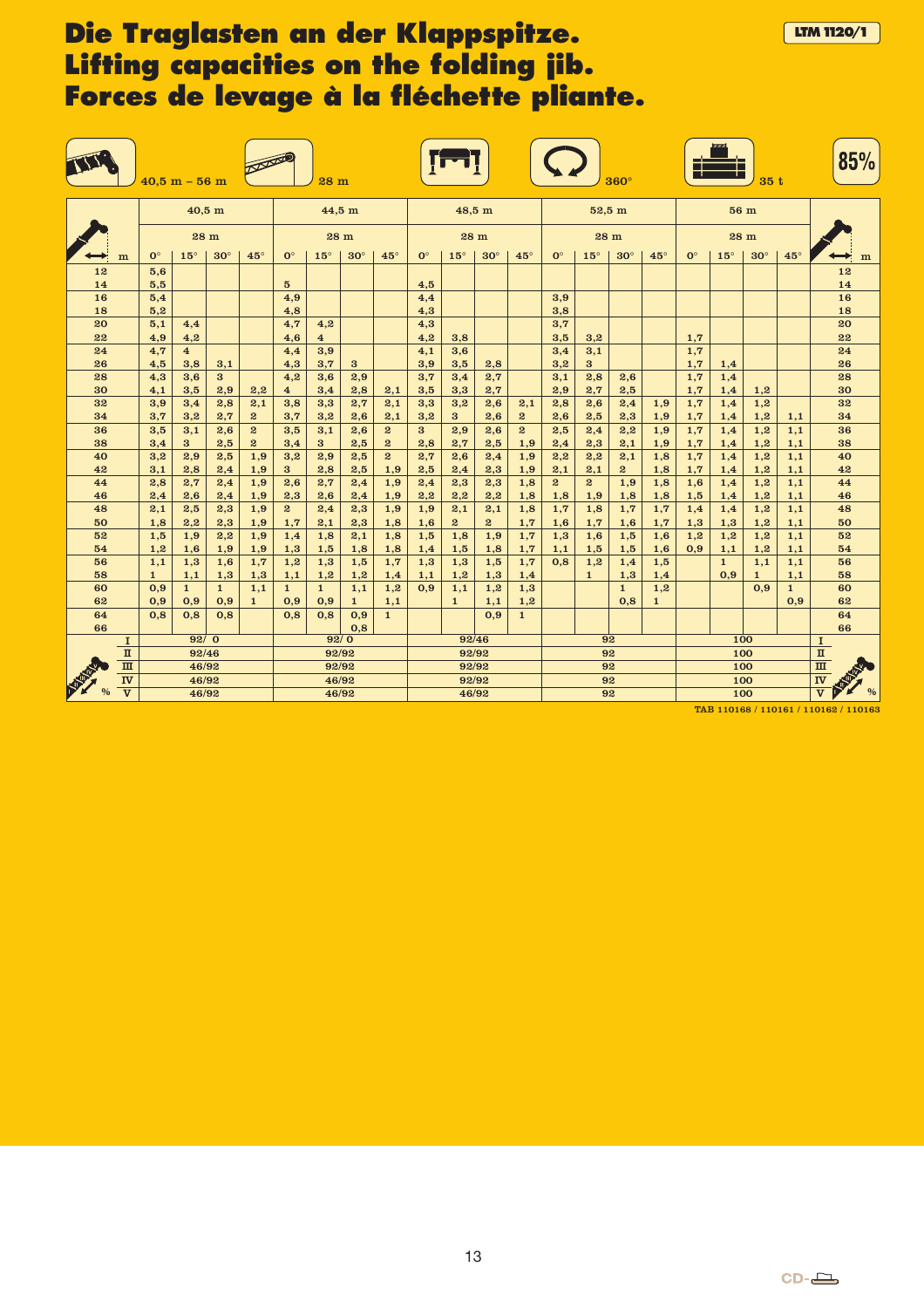### **Die Maße. LTM1120/1 LTM1120/1 LTM1120/1 Dimensions. Encombrement.**



|                                                                                                |                                                                                        |                            |      | Maße / Dimensions / Encombrement mm |     |         |              |            |            |  |  |  |  |  |
|------------------------------------------------------------------------------------------------|----------------------------------------------------------------------------------------|----------------------------|------|-------------------------------------|-----|---------|--------------|------------|------------|--|--|--|--|--|
| ۱                                                                                              | A                                                                                      | A<br>$150$ mm <sup>*</sup> | B    | С                                   | D   | E<br>** |              |            |            |  |  |  |  |  |
|                                                                                                |                                                                                        |                            |      |                                     |     |         |              |            |            |  |  |  |  |  |
| 14.00 R 25                                                                                     | 3950                                                                                   | 3800                       | 2612 | 420                                 | 325 | 4010    | $21^{\circ}$ | $21^\circ$ | $13^\circ$ |  |  |  |  |  |
| 16.00 R 25                                                                                     | 375<br>$23^\circ$<br>$15^{\circ}$<br>3850<br>4060<br>$23^\circ$<br>4000<br>2559<br>470 |                            |      |                                     |     |         |              |            |            |  |  |  |  |  |
| * abgesenkt / lowered / abaissé ** mit Klappspitze / with folding jib / avec fléchette pliante |                                                                                        |                            |      |                                     |     |         |              |            |            |  |  |  |  |  |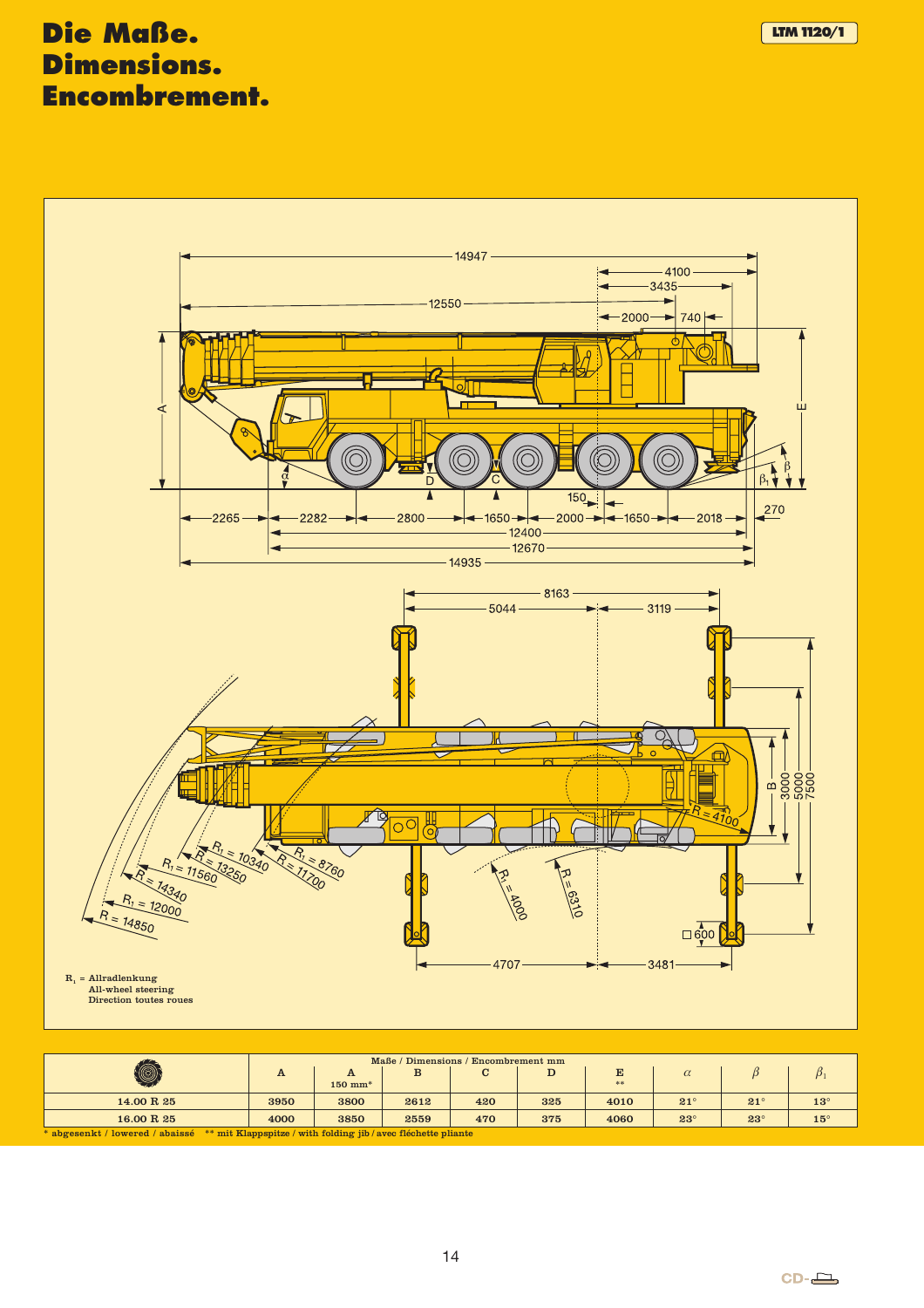

| ${\bf Achse}$<br>Axle<br><b>Essieu</b> |    |              |  |                | Gesamtgewicht t<br>Total weight (metric tons)<br>Poids total t |
|----------------------------------------|----|--------------|--|----------------|----------------------------------------------------------------|
|                                        | ᅩᄾ | $1\tilde{z}$ |  | $\overline{1}$ | $60^{1}$                                                       |

 $^{\rm 1)}$ mit 7 t Ballast / with 7 t counterweight / avec contrepoids 7 t



| Traglast t         | Rollen         | <b>Stränge</b> | Gewicht kg |
|--------------------|----------------|----------------|------------|
| Load (metric tons) | No. of sheaves | No. of lines   | Weight kg  |
| Forces de levage t | <b>Poulies</b> | <b>Brins</b>   | Poids kg   |
| $120^{2}$          |                | 18             | 1060       |
| 107                |                | 14             | 1000       |
| 81                 |                | 11             | 800        |
| 53                 |                |                | 560        |
| 23                 |                |                | 440        |
|                    |                |                | 190        |

2) auf Anfrage / on request / sur demande

### **Die Geschwindigkeiten. Working speeds. Vitesses.**

|        | $\mathbf{1}$ | $\mathbf{2}$ | $\mathbf{3}$ | $\overline{4}$ | $5\phantom{.0}$ | ${\bf R}$      | <b>START OF STRAIGHT</b> | $\mathbf{1}$ | $\boldsymbol{2}$ | $\boldsymbol{3}$ | $\overline{\mathbf{4}}$ | $5\overline{)}$ | $\mathbf R$ |      |
|--------|--------------|--------------|--------------|----------------|-----------------|----------------|--------------------------|--------------|------------------|------------------|-------------------------|-----------------|-------------|------|
| (km/h) | 13           | 23           | 34           | 50             | 70              | 12             | $\qquad \qquad -$        | 15           | 23               | 36               | 53                      | 76              | 13          | -    |
| 7      | $\bf{8}$     | 13           | 20           | 29             | 40              | $\overline{7}$ | 50 %                     | 8            | 13               | 21               | 31                      | 44              | 7,5         | 45 % |
| Ò,     |              |              |              | 14.00 R 25     |                 |                |                          |              |                  |                  | 16.00 R 25              |                 |             |      |



| Antriebe          | stufenlos                                                                         | SeilØ / Seillänge                     | Max. Seilzug          |
|-------------------|-----------------------------------------------------------------------------------|---------------------------------------|-----------------------|
| Drive             | infinitely variable                                                               | Rope diameter / Rope length           | Max. single line pull |
| <b>Mécanismes</b> | en continu                                                                        | Diamètre du câble / Longueur du câble | Effort au brin maxi.  |
|                   | m/min für einfachen Strang<br>$0 - 110$ m/min single line<br>m/min au brin simple | $21$ mm $/275$ m                      | 78,8 kN               |
| $R_2$             | m/min für einfachen Strang<br>$0 - 110$ m/min single line<br>m/min au brin simple | $21 \text{ mm} / 200 \text{ m}$       | 78,8 kN               |
| $360^\circ$       | $0 - 1.5$ min <sup>-1</sup>                                                       |                                       |                       |
|                   | ca. 50 s bis 83° Auslegerstellung                                                 |                                       |                       |
|                   | approx. 50 seconds to reach 83° boom angle                                        |                                       |                       |
|                   | env. 50 s jusqu'à 83°                                                             |                                       |                       |
|                   | ca. 400 s für Auslegerlänge 12,5 m - 56 m                                         |                                       |                       |
|                   | approx. 400 seconds for boom extension from $12.5$ m $-56$ m                      |                                       |                       |
|                   | env. 400 s pour passer de $12,5 m - 56 m$                                         |                                       |                       |
|                   |                                                                                   |                                       |                       |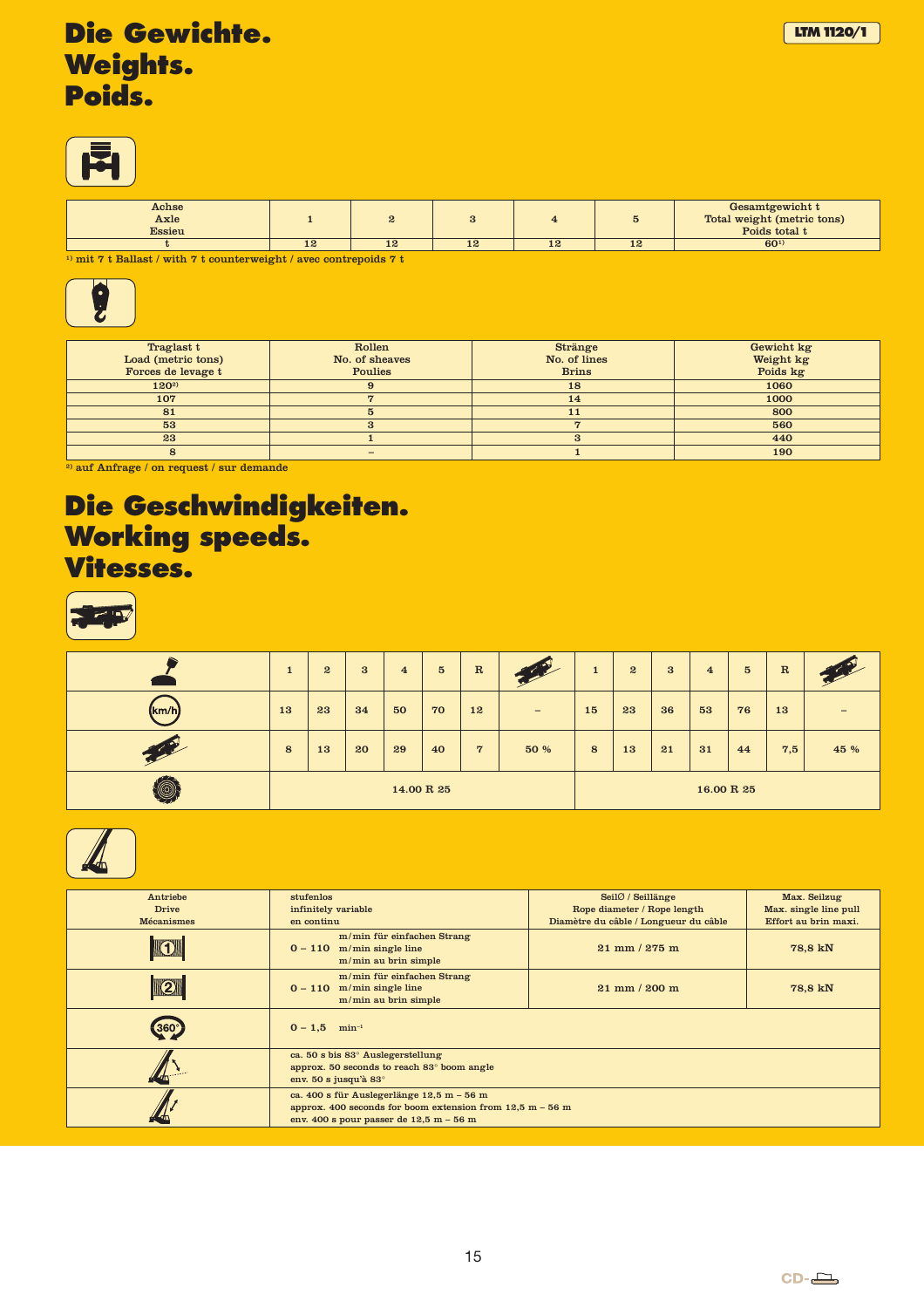### **Das Kranfahrgestell. LTM** 1120/1

| <b>Rahmen:</b>         | Eigengefertigte, verwindungssteife Kastenkonstruktion aus hochfestem Feinkorn-<br>Baustahl.                                                                                                                                                                 |
|------------------------|-------------------------------------------------------------------------------------------------------------------------------------------------------------------------------------------------------------------------------------------------------------|
| Abstützungen:          | 4-Punkt-Abstützung, horizontal und vertikal vollhydraulisch ausschiebbar.                                                                                                                                                                                   |
| <b>Motor:</b>          | 8-Zylinder-Diesel, Fabrikat Liebherr, Typ D 9408 TI-E, wassergekühlt, Leistung<br>400 kW (544 PS) bei 2100 min <sup>-1</sup> nach ECE-R 24.03 und ECE-R 49.02 (EURO II), max.<br>Drehmoment 2230 Nm bei 1575 min <sup>-1</sup> . Kraftstoffbehälter: 500 l. |
| <b>Getriebe:</b>       | Automatik-Getriebe mit Drehmomentwandler und Strömungsbremse (Retarder).<br>5 Vorwärts- und 1 Rückwärtsgang. Verteilergetriebe mit Geländestufe.                                                                                                            |
| <b>Achsen:</b>         | Alle 5 Achsen hydropneumatisch gefedert. Alle Achsen gelenkt. Achsen 1, 4 und 5 sind<br>Planetenachsen mit Differentialsperren.                                                                                                                             |
| <b>Federung:</b>       | Alle Achsen sind hydropneumatisch gefedert und hydraulisch blockierbar.                                                                                                                                                                                     |
| <b>Bereifung:</b>      | 10fach. Reifengröße: 14.00 R 25.                                                                                                                                                                                                                            |
| Lenkung:               | Hydrolenkung mit 2-Kreisanlage. Bedienung mechanisch/hydrostatisch aus dem<br>Fahrerhaus. Reservelenkpumpe. Lenkung entsprechend EG-Richtlinie 70/311/EWG.                                                                                                  |
| <b>Bremsen:</b>        | Betriebsbremse: Allrad-Servo-Druckluftbremse, 2-Kreisanlage.<br>Handbremse: Federspeicher auf die Räder der 2. bis 5. Achse wirkend.<br>Bremsen entsprechend EG-Richtlinie 71/320/EWG.                                                                      |
| <b>Fahrerhaus:</b>     | Großräumige Kabine in Stahlblechausführung, gummielastisch aufgehängt, Sicher-<br>heitsverglasung, Kontrollinstrumente.                                                                                                                                     |
| <b>Elektr. Anlage:</b> | 24 Volt Gleichstrom, 2 Batterien, Beleuchtung nach StVZO.                                                                                                                                                                                                   |

### **Der Kranoberwagen.**

| <b>Rahmen:</b>                        | Eigengefertigte, verwindungssteife Schweißkonstruktion aus hochfestem Feinkorn-<br>Baustahl. Als Verbindungselement zum Kranfahrgestell dient eine 3reihige Rollen-<br>drehverbindung, die unbegrenztes Drehen ermöglicht.                                      |
|---------------------------------------|-----------------------------------------------------------------------------------------------------------------------------------------------------------------------------------------------------------------------------------------------------------------|
| <b>Kranmotor:</b>                     | 4-Zylinder-Diesel, Fabrikat Liebherr, Typ D 924 T-E, wassergekühlt, Leistung 120 kW<br>(163 PS) bei 1800 min <sup>-1</sup> nach EPA/CARB und IMO 1 entsprechend ISO 8178 C 1, max.<br>Drehmoment 720 Nm bei 1200 min <sup>-1</sup> , Kraftstoffbehälter: 300 l. |
| <b>Kranantrieb:</b>                   | Diesel-hydraulisch mit 1 Axialkolben-Doppelpumpe mit automatischer Leistungs-<br>regelung, 1 Zahnrad-Doppelpumpe, offene, geregelte Ölkreisläufe. Hydraulikantrieb<br>in Kompaktbauweise direkt am Dieselmotor angeflanscht.                                    |
| <b>Steuerung:</b>                     | Load-Sensing-Steuerung, 4 Arbeitsbewegungen gleichzeitig steuerbar, zwei 4fach<br>Handsteuerhebel, selbstzentrierend.                                                                                                                                           |
| <b>Hubwerk:</b>                       | Axialkolben-Konstantmotor, Hubwerkstrommel mit eingebautem Planetengetriebe<br>und federbelasteter Haltebremse.                                                                                                                                                 |
| <b>Wippwerk:</b>                      | 1 Differentialzylinder mit Sicherheitsrückschlagventil.                                                                                                                                                                                                         |
| <b>Drehwerk:</b>                      | Axialkolben-Konstantmotor, Planetengetriebe, federbelastete Haltebremse.                                                                                                                                                                                        |
| <b>Kranfahrerkabine:</b>              | Stahlblechausführung, voll verzinkt, mit Sicherheitsverglasung, Heizung, Bedie-<br>nungs- und Kontrollinstrumente.                                                                                                                                              |
| <b>Sicherheits-</b><br>einrichtungen: | LICCON-Überlastanlage, Hubendbegrenzung, Sicherheitsventile gegen Rohr- und<br>Schlauchbrüche.                                                                                                                                                                  |
| <b>Teleskopausleger:</b>              | 1 Anlenkstück und 5 Teleskopteile, hydraulisch unter Last teleskopierbar. Alle<br>Teleskopteile unabhängig voneinander ausschiebbar.<br>Auslegerlänge: 12,6 m – 56 m.                                                                                           |
| <b>Elektr. Anlage:</b>                | 24 Volt Gleichstrom, 2 Batterien.                                                                                                                                                                                                                               |

### **Die Zusatzausrüstung**

| <b>Klappspitze:</b>    | 11,2 m - 28 m lang, unter 0°, 15°, 30° oder 45° zum Teleskopausleger anbaubar.                            |
|------------------------|-----------------------------------------------------------------------------------------------------------|
| 2. Hubwerk:            | Für den 2-Hakenbetrieb oder bei Betrieb mit Klappspitze, wenn Haupthubseil einge-<br>schert bleiben soll. |
| <b>Bereifung:</b>      | 10fach. Reifengröße: 16.00 R 25.                                                                          |
| <b>Antrieb 10 x 8:</b> | Zusätzlich wird die 2. Achse angetrieben.                                                                 |

**Weitere Zusatzausrüstung auf Anfrage.**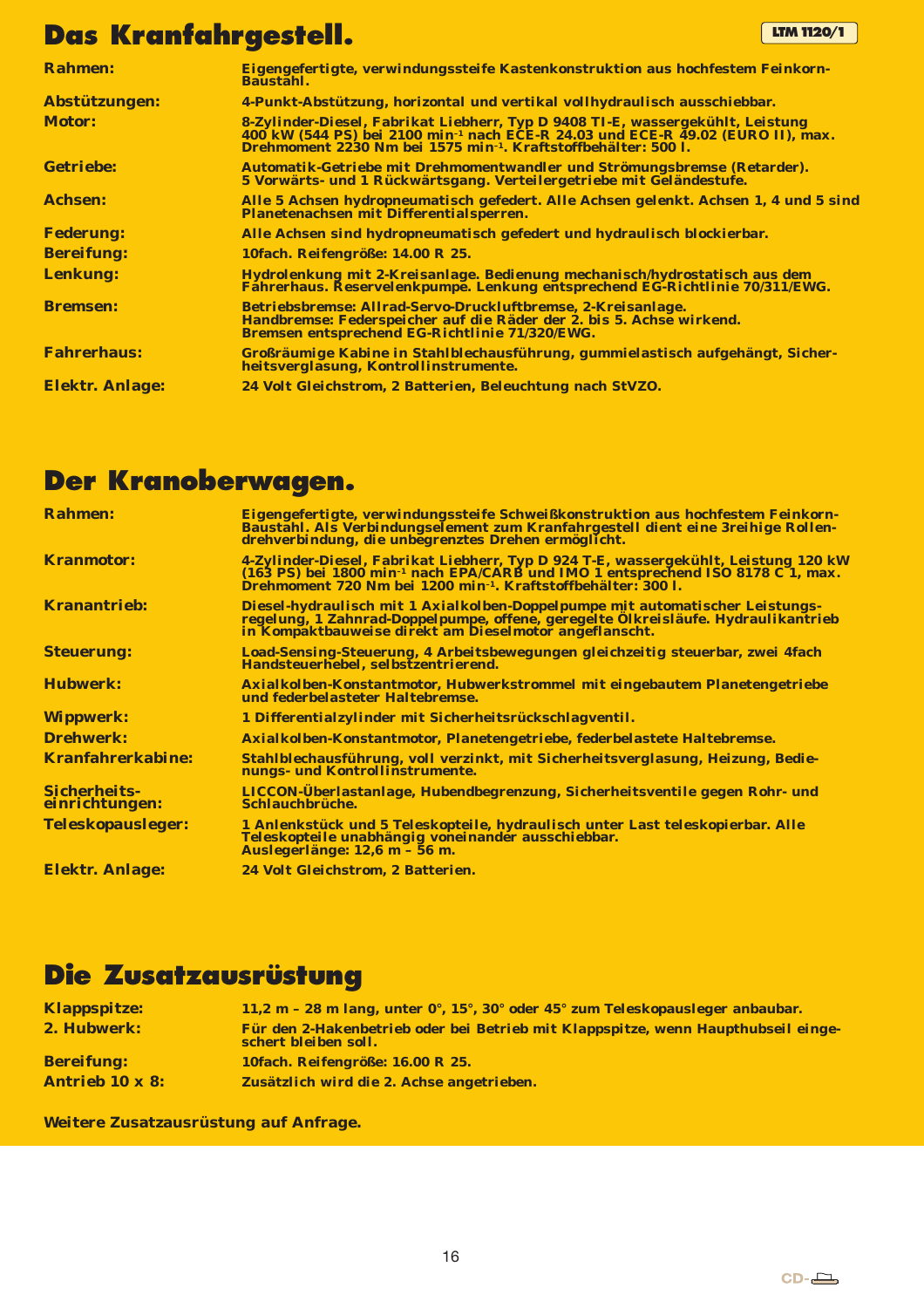### **Crane carrier. LTM** 1120/1

| <b>Frame:</b>             | Liebherr designed and manufactured, box type, torsion resistant, all-welded construc-<br>tion made of high-tensile structural steel.                                                                                                  |
|---------------------------|---------------------------------------------------------------------------------------------------------------------------------------------------------------------------------------------------------------------------------------|
| <b>Outriggers:</b>        | 4-point support, all-hydraulic horizontal and vertical operation.                                                                                                                                                                     |
| <b>Engine:</b>            | 8 cylinder, watercooled Liebherr Diesel, type D 9408 TI-E, 400 kW (544 HP) at<br>2100 min <sup>-1</sup> acc. to ECE 24.03 and ECE-R 49.02 (EURO II), max. torque 2230 Nm at<br>1575 min <sup>-1</sup> . Fuel tank capacity: 500 ltrs. |
| <b>Transmission:</b>      | Allison automatic transmission with torque converter and hydrodynamic retarder<br>brake, 5 forward and 1 reverse speed. Transfer case with off-road range.                                                                            |
| <b>Axles:</b>             | All axles steered. Axles 1, 4 and 5 with planetary gears and differential locks.                                                                                                                                                      |
| <b>Suspension:</b>        | All axles with hydropneumatic suspension and hydraulic locking facility.                                                                                                                                                              |
| <b>Tyres:</b>             | 10 tyres. Tyre size: 14.00 R 25.                                                                                                                                                                                                      |
| <b>Steering:</b>          | Hydraulic power steering with dual circuit hydraulic system, mechanical/hydrostatic<br>from lower cab. Stand-by steering pump. Steering acc. to EC directive 70/311/EEC.                                                              |
| <b>Brakes:</b>            | Service brake: Dual circuit, servo-air brake, acting on all wheels.<br>Hand brake: by spring action on all wheels of axles 2 to 5.<br><b>Brakes acc. to EC directive 71/320/EEC.</b>                                                  |
| <b>Driver's cab:</b>      | Spacious all-steel cab on resilient mountings, safety glass windows and full range of<br>instruments.                                                                                                                                 |
| <b>Electrical system:</b> | 24 V DC, 2 batteries, lighting according to countries' regulations.                                                                                                                                                                   |

### **Crane superstructure.**

| <b>Frame:</b>             | Liebherr-made, torsion-resistant, welded construction made of high-tensile structural<br>steel. Connection to truck chassis by triple roller slewing ring, designed for 360° conti-<br>nuous rotation.                                        |
|---------------------------|-----------------------------------------------------------------------------------------------------------------------------------------------------------------------------------------------------------------------------------------------|
| <b>Crane engine:</b>      | 4 cylinder, watercooled Liebherr Diesel, type D 924 T-E, 120 kW (163 HP) at 1800 min <sup>-1</sup><br>acc. to EPA/CARB and IMO 1 acc. to ISO 8178 C 1, max. torque 720 Nm at 1200 min <sup>-1</sup> .<br><b>Fuel tank capacity: 300 ltrs.</b> |
| <b>Crane drive:</b>       | Diesel-hydraulic, with 1 duplex axial-piston pump with automatic output control,<br>1 duplex gear-type pump, open regulated hydraulic circuits. The hydraulic drive in com-<br>pact construction is directly flanged to the diesel engine.    |
| <b>Crane control:</b>     | Load sensing system, 4 working motions can be performed at the same time, by 2 con-<br>trol levers (joy stick type).                                                                                                                          |
| <b>Hoist gear:</b>        | Axial piston fixed displacement motor, hoist drum with integrated planetary gear and<br>spring loaded static brake.                                                                                                                           |
| <b>Luffing gear:</b>      | 1 differential hydraulic ram with safety check valve.                                                                                                                                                                                         |
| <b>Slewing gear:</b>      | Axial piston fixed displacement motor, planetary gear, spring loaded static brake.                                                                                                                                                            |
| <b>Crane cab:</b>         | All-steel construction fully galvanized, safety glazing, heater, controls and instru-<br>ments.                                                                                                                                               |
| <b>Safety devices:</b>    | LICCON safe load indicator, hoist limit switch, safety valves against rupture of pipe<br>and hoses.                                                                                                                                           |
| <b>Telescopic boom:</b>   | 1 base section and 5 telescopic sections, hydraulically extendable under load. All sec-<br>tions extendable independently.<br>Boom length: 12,6 m to 56 m.                                                                                    |
| <b>Electrical system:</b> | 24 V DC, 2 batteries.                                                                                                                                                                                                                         |

### **Complementary equipment.**

| <b>Folding jib:</b>  | 11.2 m to 28 m long, for mounting on telescopic boom at $0^\circ$ , $15^\circ$ , $30^\circ$ or $45^\circ$ . |
|----------------------|-------------------------------------------------------------------------------------------------------------|
| 2nd hoist gear:      | For two-hook operation, or with folding jib in case main hoist shall remain reeved.                         |
| <b>Tyres:</b>        | <b>10 tyres. Tyre size: 16.00 R 25.</b>                                                                     |
| <b>Drive 10 x 8:</b> | Axle 2 additionally driven.                                                                                 |

**Other items of equipment available on request.**